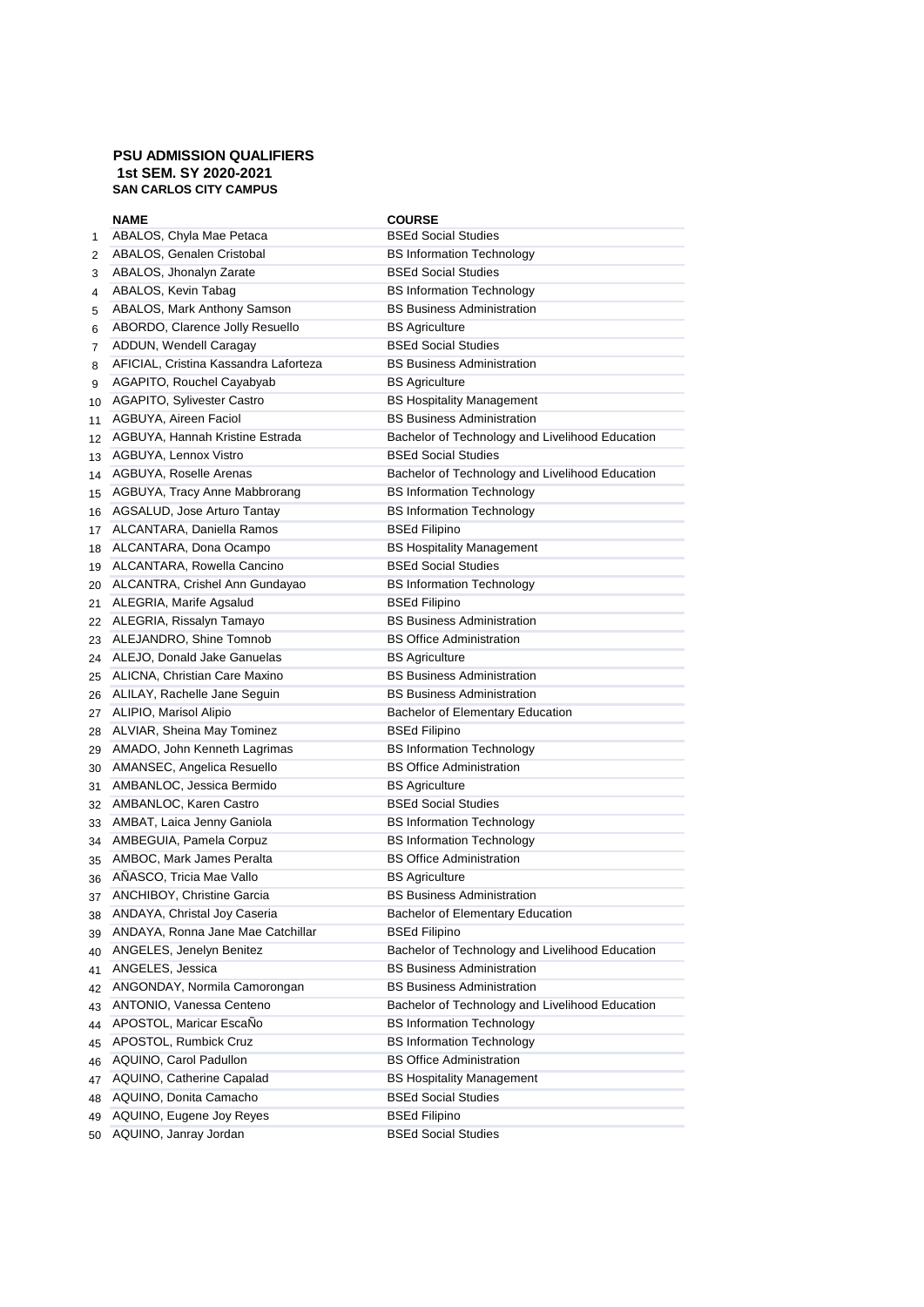| 51  | AQUINO, Jonalyn Valerio              | <b>BS Agriculture</b>                           |
|-----|--------------------------------------|-------------------------------------------------|
| 52  | AQUINO, Joselle Carpio               | <b>BSEd Social Studies</b>                      |
| 53  | AQUINO, Jovelyn Datuin               | <b>BSEd Social Studies</b>                      |
| 54  | AQUINO, Julie Kc                     | Bachelor of Elementary Education                |
| 55  | AQUINO, Maricela Castro              | Bachelor of Technology and Livelihood Education |
| 56  | AQUINO, Marlyn Payoyo                | <b>BS Information Technology</b>                |
| 57  | AQUINO, Mary Rose Velasquez          | <b>BSEd Social Studies</b>                      |
| 58  | AQUINO, Mecaella Justine Coyoca      | <b>Bachelor of Elementary Education</b>         |
| 59  | AQUINO, Micho Bagayas                | <b>BS Business Administration</b>               |
| 60  | AQUINO, Mikhaella Lolarga            | <b>BS Business Administration</b>               |
| 61  | AQUINO, Missy De Guzman              | <b>BS Hospitality Management</b>                |
| 62  | AQUINO, Raquel Dela Cruz             | Bachelor of Technology and Livelihood Education |
| 63  | AQUINO, Rhodalyn Perez               | <b>BSEd Filipino</b>                            |
| 64  | AQUINO, Rodalyn Urbano               | Bachelor of Elementary Education                |
| 65  | AQUINO, Rose Marie Toledo            | <b>BSEd Filipino</b>                            |
| 66  | AQUINO, Virlie Reborozo              | <b>BS Information Technology</b>                |
| 67  | AQUINO, Wyncel Mahayag               | <b>BS Business Administration</b>               |
| 68  | ARAMBULO, Darian Garcia              | <b>BS Business Administration</b>               |
| 69  | ARAMBULO, Julie Anne Sibayan         | <b>BS Information Technology</b>                |
| 70  | ARAMBULO, Sheena Ferrer              | Bachelor of Elementary Education                |
| 71  | ARAÑEZ, Jeanevy                      | <b>Bachelor of Elementary Education</b>         |
| 72  | ARELLANO, Rochel Camacho             | Bachelor of Technology and Livelihood Education |
| 73  | ARENAS, Carmela Marie Quinto         | <b>BS Business Administration</b>               |
| 74  | ARGONZA, Sevith Valdez               | <b>BS Business Administration</b>               |
| 75  | ARMAS, Kate Brylyn Solis             | <b>BS Business Administration</b>               |
| 76  | ARNA, Jen-jen Sarmiento              | <b>BS Hospitality Management</b>                |
| 77  | ARROYO, Renz Mart Dela Cruz          | <b>BS Hospitality Management</b>                |
| 78  | ASPERO, Jenicca Diego                | <b>BS Information Technology</b>                |
| 79  | ATIENZA, Raven Dave Mendoza          | Bachelor of Technology and Livelihood Education |
| 80  | <b>ATIENZA, Wellmeary Corrales</b>   | <b>BSEd Social Studies</b>                      |
| 81  | AUMENTADO, Jelaine Roy               | <b>BS Business Administration</b>               |
| 82  | AUSTRIA, April Joy Melendez          | <b>BSEd Filipino</b>                            |
| 83  | AUSTRIA, Arra Jane Quitlong          | <b>BS Business Administration</b>               |
| 84  | AUSTRIA, Dhaniela Paola Mabitazan    | <b>BS Business Administration</b>               |
| 85  | AUSTRIA, Jan Darcel Macam            | <b>BS Agriculture</b>                           |
| 86  | AUSTRIA, Joven Sibal                 | <b>BS Business Administration</b>               |
| 87  | AUSTRIA, Sydney Mejia                | <b>BSEd Social Studies</b>                      |
| 88  | AVILES, Enacy Gail De Leon           | <b>BS Office Administration</b>                 |
| 89  | AYAP, Jazeil Paningbatan             | Bachelor of Technology and Livelihood Education |
| 90  | AZARCON, Jose Jericho Dimalanta      | <b>BS Business Administration</b>               |
| 91  | BACANI, Angelica Naguit              | <b>BS Business Administration</b>               |
|     | BACANI, Angelica Poyaoan             | <b>BS Business Administration</b>               |
| 92  | BACANI, Hannah Vera Bulatao          | <b>BSEd Social Studies</b>                      |
| 93  | <b>BACANI, Scarlet</b>               | <b>BS Business Administration</b>               |
| 94  | BACSAL, Angelica Padula              | Bachelor of Technology and Livelihood Education |
| 95  | <b>BAGUIO, Cristine Zacarias</b>     | <b>BS Agriculture</b>                           |
| 96  |                                      | Bachelor of Technology and Livelihood Education |
| 97  | BALBERAN, Angelika Malasan           |                                                 |
| 98  | <b>BALBERAN, Marvin Perez</b>        | <b>BS Hospitality Management</b>                |
| 99  | BALDERAS, Pauline Mae Sanchez        | <b>BS Hospitality Management</b>                |
|     | 100 BALLESTEROS, Ellan Jean Bautista | <b>BS Information Technology</b>                |
| 101 | BALLESTEROS, John Mark Frias         | <b>BS Information Technology</b>                |
| 102 | BANAAG, Angeline Bulatao             | Bachelor of Elementary Education                |
|     | 103 BANAAG, Marlon David O           | <b>BS Business Administration</b>               |
|     | 104 BANAAG, Nicole Joy Boncales      | Bachelor of Elementary Education                |
|     | 105 BANDONG, Adrianne Mae Garcia     | <b>BS Office Administration</b>                 |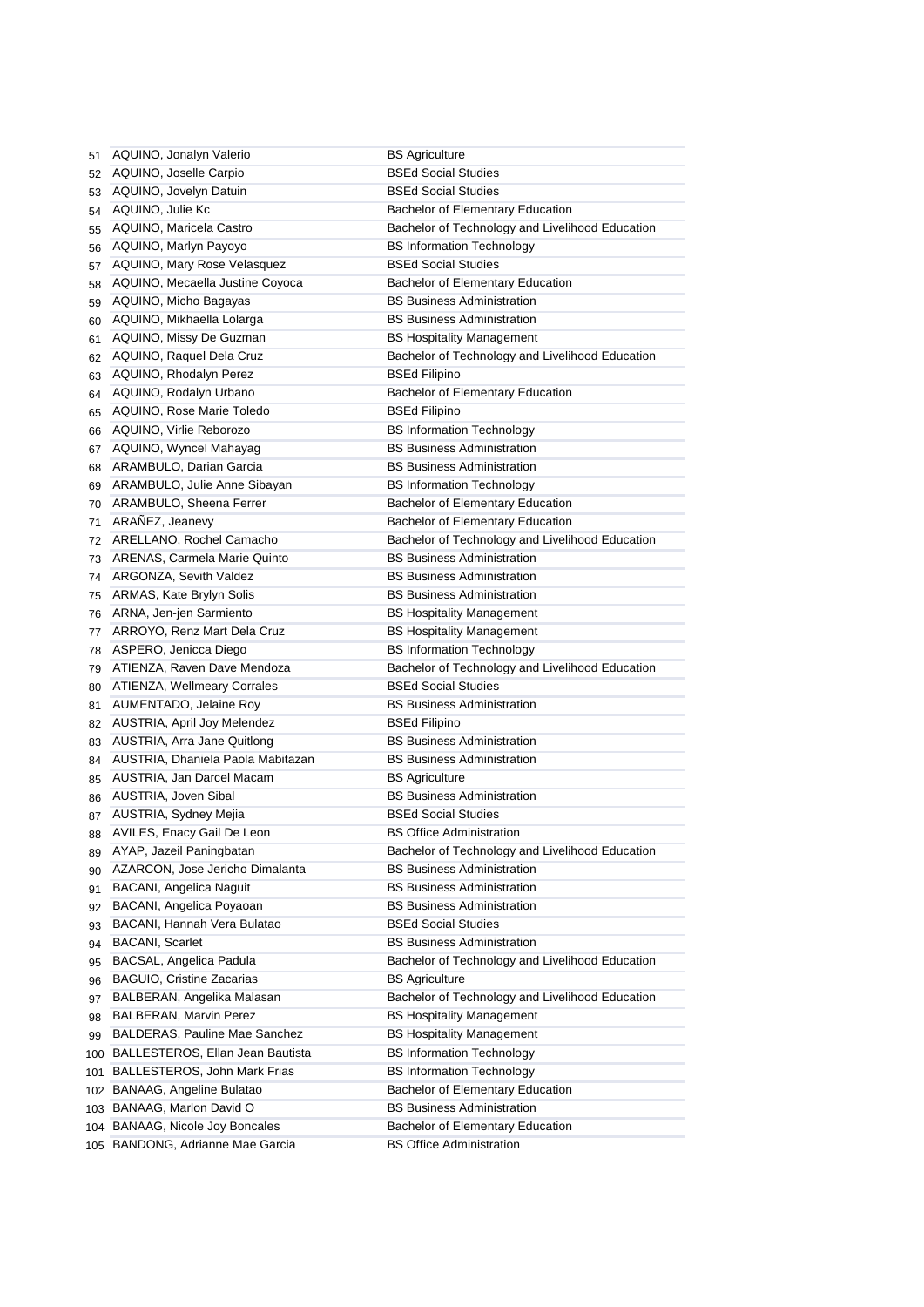|     | 106 BANDONG, Aubrey Nicole Saligbon    | Bachelor of Elementary Education                |
|-----|----------------------------------------|-------------------------------------------------|
|     | 107 BANDONG, Joshua G                  | <b>BS Information Technology</b>                |
|     | 108 BANDONG, Joven Abalos              | <b>BS Office Administration</b>                 |
|     | 109 BANDONG, Ma. Angelica Castro       | <b>BS Business Administration</b>               |
|     | 110 BANDONG, Marissa Fernandez         | <b>BS Office Administration</b>                 |
| 111 | BANIQUED, Mark Loyd Baniqued           | <b>BS Office Administration</b>                 |
|     | 112 BARBA, Sochelle                    | <b>BSEd Social Studies</b>                      |
|     | 113 BARLAAN, Benjie Jarillo            | <b>BS Business Administration</b>               |
|     | 114 BARLAAN, Christine Lino            | <b>BS Information Technology</b>                |
|     | 115 BAROT, Alyana Joy Ferrer           | <b>Bachelor of Elementary Education</b>         |
|     | 116 BARRAMEDA, John Vincent Cayabyab   | <b>BS Office Administration</b>                 |
|     | 117 BARROZO, Stephany Liezelle Cancino | <b>BS Business Administration</b>               |
|     | 118 BARTE, Crhistian Dave Espinoza     | <b>BS Agriculture</b>                           |
|     | 119 BARTOLO, Analyn Paningbatan        | <b>BSEd Filipino</b>                            |
|     | 120 BASARTE, Jaline Quintas            | <b>BS Business Administration</b>               |
|     | 121 BATAAN, Bernard Senaon             | Bachelor of Technology and Livelihood Education |
|     | 122 BATAAN, Floreda Gallardo           | <b>BSEd Social Studies</b>                      |
|     | 123 BATAAN, Rechil Matabang            | <b>BS Information Technology</b>                |
|     | 124 BAUTISTA, Camille Perez            | Bachelor of Technology and Livelihood Education |
|     | 125 BAUTISTA, Jasmine Ibay             | <b>BS Business Administration</b>               |
|     | 126 BAUTISTA, Joshua                   | <b>BSEd Social Studies</b>                      |
|     | 127 BAUTISTA, Mark Winchester Camacho  | <b>BS Information Technology</b>                |
|     | 128 BAUTISTA, Mary Joy Gregorio        | Bachelor of Technology and Livelihood Education |
|     | 129 BAUTISTA, Monica Aquino            | <b>BS Information Technology</b>                |
|     | 130 BAUTISTA, Nelly Ann Tamondong      | <b>BS Business Administration</b>               |
|     | 131 BAUZON, Markwendell Meneses        | <b>BS Agriculture</b>                           |
|     | 132 BAYANGAT, Princess Lyn Daroya      | <b>BSEd Filipino</b>                            |
|     | 133 BAYOYONG, Jenet Rosario            | <b>BS Business Administration</b>               |
|     | 134 BAYRON, Jenny Herrera              | <b>BS Office Administration</b>                 |
|     | 135 BELTRAN, John Michael Saplan       | <b>BS Information Technology</b>                |
|     | 136 BELTRAN, Lady Diane MuÑoz          | <b>BS Information Technology</b>                |
|     | 137 BENAVIDEZ, Andrea Kaye Hizomen     | <b>BS Information Technology</b>                |
|     | 138 BERNARDO, Allen Calimlim           | <b>BS Information Technology</b>                |
|     | 139 BERNARDO, Carmela Azel Del Rosario | <b>BS Business Administration</b>               |
|     | 140 BESOR, Kristopher Zacarias         | <b>BSEd Filipino</b>                            |
|     | 141 BILBAO, Maria Irish Delos Santos   | <b>BSEd Filipino</b>                            |
|     | 142 BOCADO, John Kenneth Catchillar    | <b>BSEd Social Studies</b>                      |
|     | 143 BONA CRUZ, Venice Bianca Bulatao   | <b>BS Business Administration</b>               |
|     | 144 BONGCARAWAN, Jhegil Doria          | <b>BSEd Social Studies</b>                      |
|     | 145 BORJA, Gerlie Nacional             | Bachelor of Elementary Education                |
|     | 146 BORJA, Jane Soriano                | Bachelor of Technology and Livelihood Education |
|     | 147 BORRETA, Rochelle Joy Pidlaoan     | <b>BSEd Social Studies</b>                      |
|     | 148 BOSNILA, Cindy Eliang              | <b>BS Office Administration</b>                 |
|     | 149 BRAVO, Mary Ann Castro             | <b>BS Business Administration</b>               |
|     | 150 BRAVO, Rheana Joy Cancino          | <b>BS Business Administration</b>               |
| 151 | BRIAN, Janelle Sinlao                  | Bachelor of Technology and Livelihood Education |
|     | 152 BRIAN, Katrina Florentino          | <b>BS Hospitality Management</b>                |
| 153 | <b>BRIAN, Patricia Asiatico</b>        | <b>BSEd Filipino</b>                            |
|     | 154 BROSAS, Angeline Tumanan           | <b>BSEd Social Studies</b>                      |
|     | 155 BUCAO, Joyce Mariz Soriano         | <b>BSEd Social Studies</b>                      |
|     | 156 BUDAY, Jenny Rose Tamondong        | <b>BS Information Technology</b>                |
| 157 | BUDIAO, Jovelyn Negapatan              | <b>BS Office Administration</b>                 |
|     | 158 BUENO, Melanie Camacho             | <b>BSEd Filipino</b>                            |
|     | 159 BUGAGON, Missy Calangian           | Bachelor of Elementary Education                |
|     | 160 BUGAGON, Vergil Catchillar         | <b>BS Business Administration</b>               |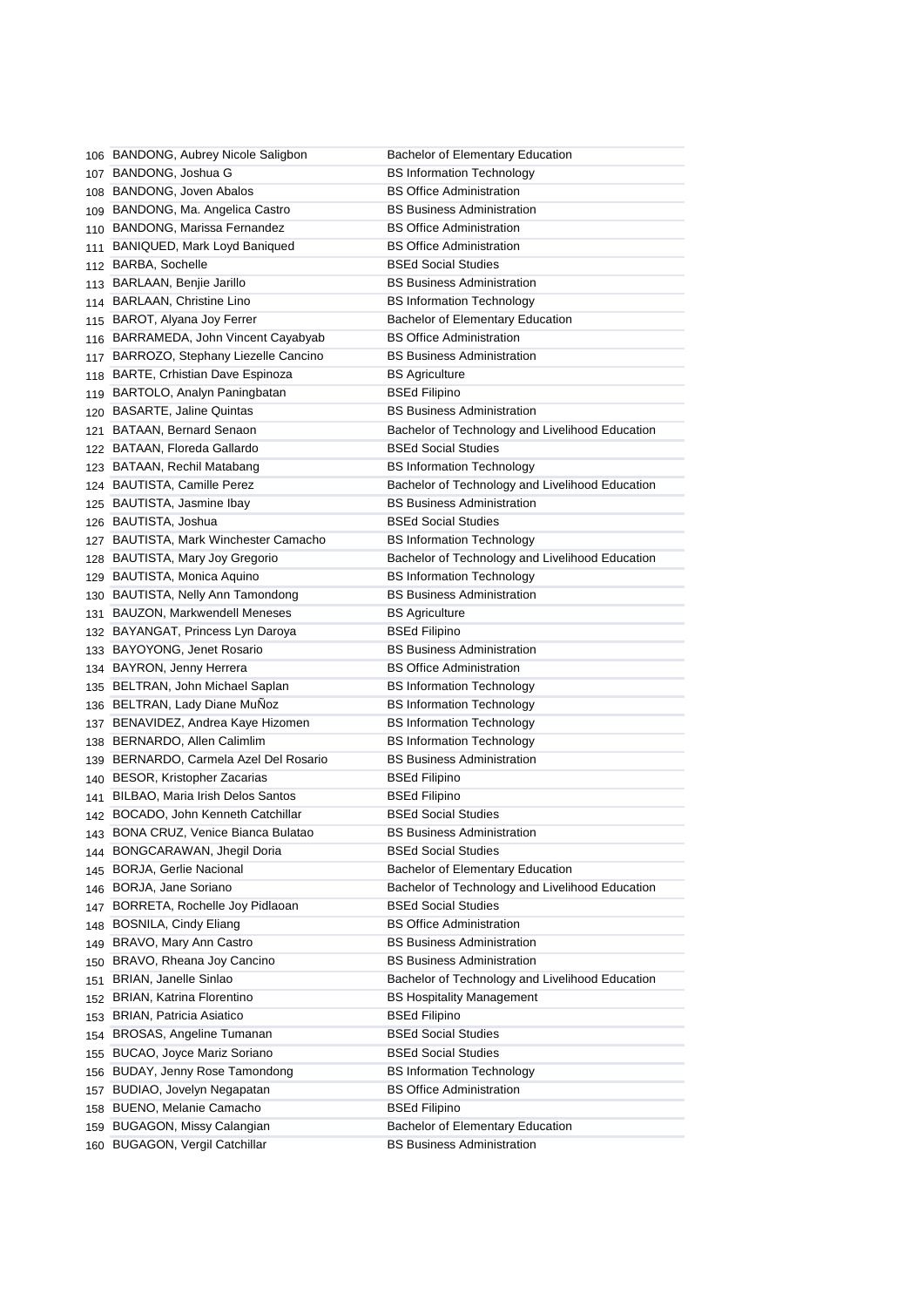|     | 161 BUGAS, Sheilla Rosario             | <b>BS Information Technology</b>                |
|-----|----------------------------------------|-------------------------------------------------|
|     | 162 BUGAYONG, Jezzabel Espinoza        | <b>BS Hospitality Management</b>                |
|     | 163 BUGAYONG, John Francis             | <b>BS Business Administration</b>               |
|     | 164 BUGAYONG, Kristine Joy Tumampos    | <b>BS Information Technology</b>                |
| 165 | <b>BUGAYONG, Lorena Vistro</b>         | <b>BS Office Administration</b>                 |
|     | 166 BUGAYONG, Marie Chona Frias        | <b>BS Hospitality Management</b>                |
|     | 167 BUGAYONG, Michael Paras            | <b>BSEd Filipino</b>                            |
|     | 168 BUGAYONG, Rica Diaz                | <b>BSEd Social Studies</b>                      |
|     | 169 BUGTONG, Jene Rose Soriano         | Bachelor of Technology and Livelihood Education |
| 170 | <b>BUISING, Estefan Austria</b>        | BSEd Filipino                                   |
| 171 | BULATAO, Ailyn Mayo                    | <b>BSEd Filipino</b>                            |
| 172 | BULATAO, Angel Mendez                  | <b>BSEd Filipino</b>                            |
| 173 | BULATAO, Ara Jean Austria              | <b>BS Business Administration</b>               |
| 174 | <b>BULATAO, Harold Sebastian</b>       | <b>BS Information Technology</b>                |
|     | 175 BULATAO, Jennifer Padua            | <b>BS Information Technology</b>                |
|     | 176 BUMENLAG, Jordan Florano           | <b>BS Information Technology</b>                |
|     | 177 BUSTARDE, Mariella Castro          | <b>BSEd Social Studies</b>                      |
|     | 178 BUSTILLO, Joel Cardona             | <b>BS Hospitality Management</b>                |
|     | 179 CABANILLA, Erica Danoli            | <b>BS Information Technology</b>                |
|     | 180 CABANSAG, Margie Garcia            | <b>BS Information Technology</b>                |
|     | 181 CABARDO, Jay-jay De Luna           | <b>BS Agriculture</b>                           |
|     | 182 CABATBAT, Christopher Valdez       | <b>BS Information Technology</b>                |
|     | 183 CABATBAT, Cris Jeff Cerenio        | <b>BS Business Administration</b>               |
|     | 184 CABIGAS, Jimmilyn Garcia           | <b>BS Information Technology</b>                |
| 185 | CABRILLAS, Leslie Delos Santos         | <b>BS Business Administration</b>               |
|     | 186 CABUANG, Jeffrey Suratos           | BSEd Filipino                                   |
|     | 187 CABUANG, Jellamae Cayabyab         | BSEd Filipino                                   |
|     | 188 CABUANG, John Carlo                | <b>BS Information Technology</b>                |
|     | 189 CABUANG, Kevin Bacani              | <b>BS Business Administration</b>               |
|     | 190 CABUANG, Lovely Tagara             | <b>BS Business Administration</b>               |
| 191 | CACAYORIN, Mike Angelo Ariaga          | <b>BS Hospitality Management</b>                |
|     | 192 CAGAMPAN, Almira Milanes           | <b>BSEd Filipino</b>                            |
|     | 193 CAGAMPAN, Norma Justo              | <b>BSEd Filipino</b>                            |
|     | 194 CAGUIOA, Maria Lyka Resuello       | <b>BS Agriculture</b>                           |
|     | 195 CAGUNOT, Madona Delos Santos       | <b>BSEd Filipino</b>                            |
|     | 196 CAINGAL, Kyla De Vera              | <b>BS Business Administration</b>               |
|     | 197 CAJES, Regie Custodio              | <b>BS Information Technology</b>                |
|     | 198 CALANGIAN, Princess Joy Ramos      | <b>BS Business Administration</b>               |
|     | 199 CALATA, Ma. Patricia Mae De Guzman | <b>BSEd Social Studies</b>                      |
| 200 | CALIBOZO, Jorrica Mae Castro           | <b>BS Information Technology</b>                |
| 201 | CALIMLIM, Gerald Dela Cruz             | <b>BS Business Administration</b>               |
|     | 202 CALIMLIM, Kelly Cole Torio         | <b>BS Business Administration</b>               |
| 203 | <b>CALIMLIM, Ricajoy Delos Santos</b>  | Bachelor of Technology and Livelihood Education |
|     | 204 CALMA, Abegail Rombaoa             | Bachelor of Elementary Education                |
| 205 | CALUGAY, Angela Tamayo                 | <b>BS Information Technology</b>                |
|     | 206 CALUGAY, Eddie Liza Igloso         | <b>BS Hospitality Management</b>                |
| 207 | CALUGAY, Ella Mae Lorenzo              | <b>BS Information Technology</b>                |
| 208 | CALUGAY, Jasper Buenconsejo            | <b>BSEd Social Studies</b>                      |
| 209 | CALUGAY, Joana Marie Tamondong         | <b>BSEd Social Studies</b>                      |
| 210 | CALUGAY, Karen Macay                   | <b>BSEd Filipino</b>                            |
| 211 | CALUGAY, Mary Joyce Nolasco            | <b>BS Agriculture</b>                           |
|     | 212 CALUGAY, Princess Salut            | <b>BS Hospitality Management</b>                |
|     | 213 CALUGAY, Tammy Fae De Guzman       | <b>BS Office Administration</b>                 |
|     | 214 CALUMPIANO, Jessica Mislang        | Bachelor of Technology and Livelihood Education |
|     | 215 CALZADA, Charlotte Mae Frias       | <b>BS Business Administration</b>               |
|     |                                        |                                                 |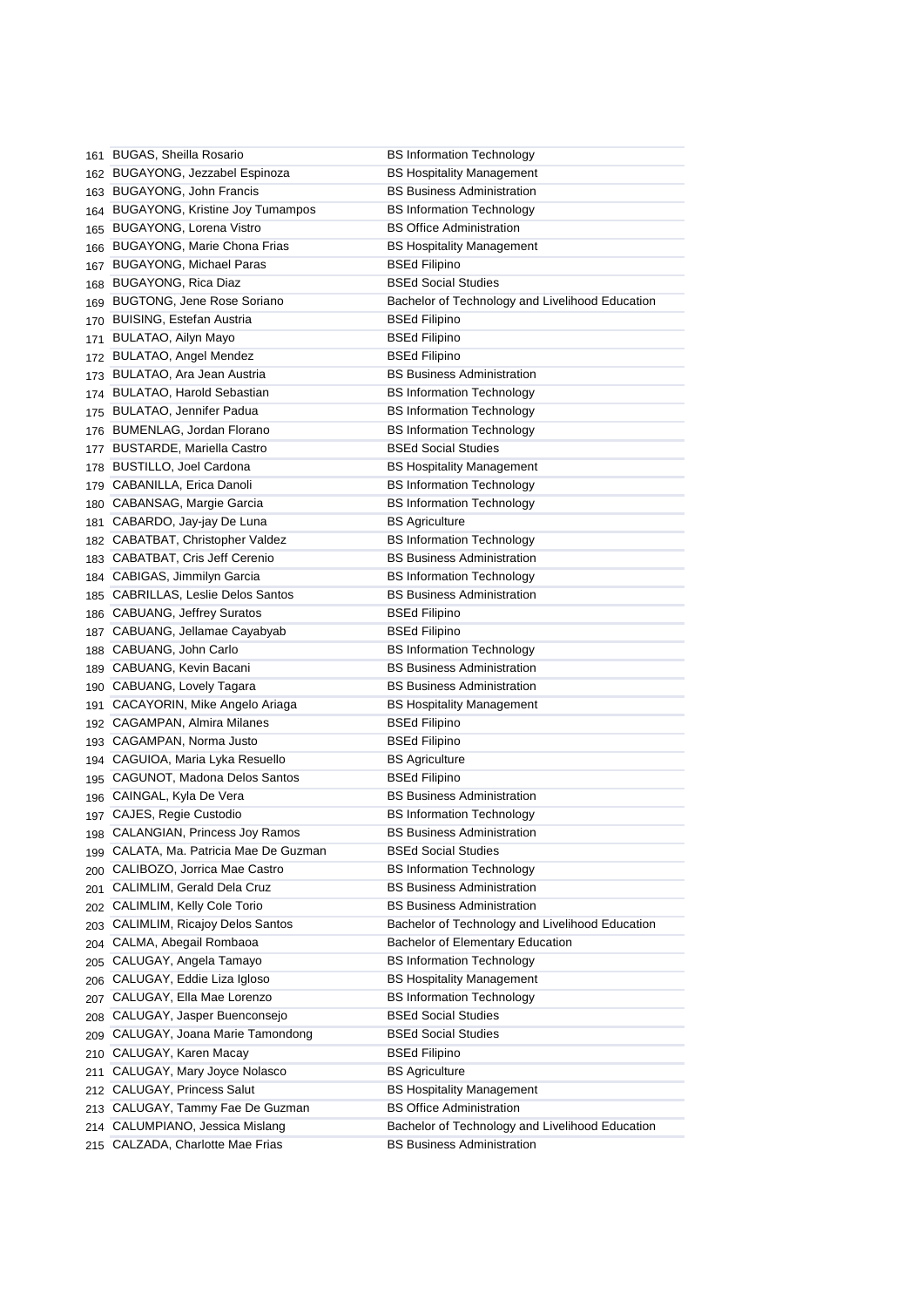|     | 216 CALZADA, Rubylyn Bataan           | <b>BS Agriculture</b>                           |
|-----|---------------------------------------|-------------------------------------------------|
| 217 | CALZADA, Timothy Ellorda              | <b>BS Agriculture</b>                           |
| 218 | CAMACHO, Douglas Soriano              | <b>BS Agriculture</b>                           |
|     | 219 CAMACHO, Jeanne Austria           | <b>BS Business Administration</b>               |
|     | 220 CAMPOS, Lovely De Vera            | Bachelor of Technology and Livelihood Education |
|     | 221 CAMPOS, Verna Mae Moreno          | Bachelor of Technology and Livelihood Education |
|     | 222 CAMPUED, Princess Luisa Cardano   | <b>BS Agriculture</b>                           |
|     | 223 CANALDA, Patrisha Ayen Ragma      | <b>BS Information Technology</b>                |
|     | 224 CANANIA, Rico Garcia              | <b>BS Business Administration</b>               |
| 225 | CANCINO, Angeline De Guzman           | <b>BS Information Technology</b>                |
| 226 | CANCINO, Joshua Magalong              | <b>BS Information Technology</b>                |
| 227 | CANCINO, Ma. Cristina Ballesteros     | <b>BSEd Social Studies</b>                      |
|     | 228 CANCINO, Madeline Joy Gaddi       | <b>BS Hospitality Management</b>                |
|     | 229 CANCINO, Marilyn Baluyot          | <b>BS Business Administration</b>               |
|     | 230 CANCINO, Marriane Joyce Garcia    | <b>BS Business Administration</b>               |
|     | 231 CANCINO, Rowella Quinacman        | <b>BSEd Filipino</b>                            |
|     | 232 CANILANG, Angelica Cayabyab       | Bachelor of Elementary Education                |
|     | 233 CANILANG, Carl Daryl Dela Cruz    | <b>BS Agriculture</b>                           |
|     | 234 CANO, Jacqueline Bautista         | Bachelor of Elementary Education                |
|     | 235 CANO, John Dexter Prado           | <b>BS Hospitality Management</b>                |
|     | 236 CANO, Mea Olivia Manamtam         | <b>Bachelor of Elementary Education</b>         |
|     | 237 CAPINA, Elisa Solomon             | <b>BS Information Technology</b>                |
| 238 | CAPITLE, Audrey Caranto               | <b>BSEd Social Studies</b>                      |
| 239 | CARANAY, Mary Rose Tumanan            | <b>BSEd Social Studies</b>                      |
| 240 | CARANTO, Jannet Banaag                | <b>BSEd Filipino</b>                            |
| 241 | CARANTO, Jerome Bataanon              | <b>BS Office Administration</b>                 |
| 242 | <b>CARANTO, John Carlo Barrientos</b> | <b>BSEd Filipino</b>                            |
|     | 243 CARANTO, Michelle Tandoc          | <b>BS Hospitality Management</b>                |
|     | 244 CARBONEL, Angeline Licuanan       | <b>BSEd Filipino</b>                            |
| 245 | CARBONELL, Merald Fabia               | <b>BS Business Administration</b>               |
|     | 246 CARDENAS, Maria Cyrine MuNoz      | <b>BS Information Technology</b>                |
| 247 | CARDENAS, Racei QueÑano               | <b>BS Business Administration</b>               |
| 248 | CARIÑO, Daphnie Mae Quijano           | <b>BS Hospitality Management</b>                |
| 249 | CARIÑO, Rose Agbuya                   | <b>BS Office Administration</b>                 |
| 250 | CARIÑO, Wendy Gural                   | <b>BS Office Administration</b>                 |
| 251 | CARLOS, Rosalinda Mamaril             | <b>BSEd Filipino</b>                            |
|     | 252 CASILAGAN, Lizza Key Marquelencia | <b>BS Office Administration</b>                 |
|     | 253 CASILLAN, Cristy Mae Sanchez      | <b>BSEd Social Studies</b>                      |
|     | 254 CASIPAGAN, Bryan Luigi Montoya    | <b>BS Business Administration</b>               |
| 255 | CASTAÑEDA, Manuel Luis Mabanglo       | Bachelor of Elementary Education                |
|     | 256 CASTIL, Raymart Dioquino          | <b>BS Business Administration</b>               |
| 257 | CASTILLO, Christian Mark Magno        | Bachelor of Technology and Livelihood Education |
| 258 | CASTILLO, Jay Vincent Bautista        | Bachelor of Technology and Livelihood Education |
| 259 | CASTRO, Alicia Magtalas               | <b>BS Office Administration</b>                 |
| 260 | CASTRO, Christine Delos Santos        | <b>Bachelor of Elementary Education</b>         |
| 261 | CASTRO, Clarissa Sanchez              | <b>BS Hospitality Management</b>                |
|     | 262 CASTRO, Darryl John Garsola       | <b>BS Information Technology</b>                |
| 263 | CASTRO, Jerome Domondon               | <b>BS Office Administration</b>                 |
| 264 | CASTRO, Jessie Posadas                | <b>BS Hospitality Management</b>                |
| 265 | CASTRO, Jobeth Poderoso               | <b>BSEd Filipino</b>                            |
| 266 | CASTRO, John Patrick De Vera          | <b>BS Business Administration</b>               |
| 267 | CASTRO, Julie Anne Apostol            | Bachelor of Technology and Livelihood Education |
| 268 | CASTRO, Mica Cancino                  | <b>BSEd Social Studies</b>                      |
| 269 | CASTRO, Ricky Ferrer                  | Bachelor of Technology and Livelihood Education |
| 270 | CASTRO, Sarah Jane Monge              | <b>BS Business Administration</b>               |
|     |                                       |                                                 |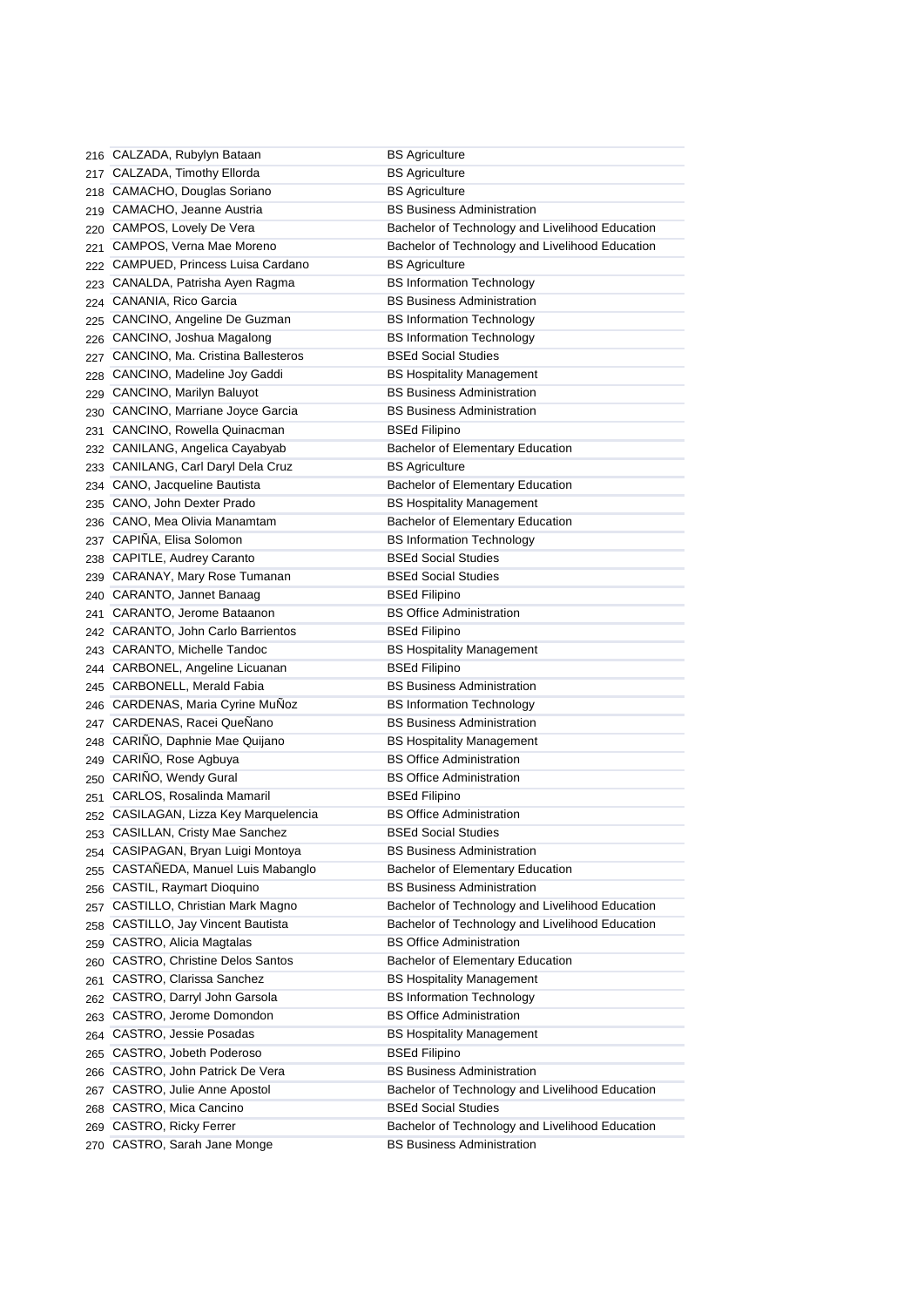| 271 | CASTRO, Sherly Rose L.                  | Bachelor of Elementary Education                |
|-----|-----------------------------------------|-------------------------------------------------|
| 272 | CASTRO, Vanessa Roldan                  | <b>BS Business Administration</b>               |
| 273 | CASUPANAN, Kyla Mae Maningding          | <b>BS Business Administration</b>               |
| 274 | CATCHILLAR, Margie Frias                | Bachelor of Elementary Education                |
| 275 | CATUNGAL, Erica Salomon                 | <b>Bachelor of Elementary Education</b>         |
| 276 | CAYABYAB, Angelene Dela Cruz            | <b>BSEd Social Studies</b>                      |
|     | 277 CAYABYAB, Jericho Baltazar          | <b>BS Information Technology</b>                |
|     | 278 CAYABYAB, Joan Metiam               | <b>BSEd Social Studies</b>                      |
|     | 279 CAYABYAB, Marvin Lloyd Urayan       | <b>BS Agriculture</b>                           |
| 280 | CAYABYAB, Melvin Soriano                | <b>BS Information Technology</b>                |
|     | 281 CAYABYAB, Sylvia Dizon              | <b>BS Information Technology</b>                |
|     | 282 CAYABYAB, Tj Ryan Aficial           | <b>BSEd Social Studies</b>                      |
|     | 283 CERALDE, Trisha Osoteo              | <b>BS Information Technology</b>                |
| 284 | CLEMENTE, Jason-jeff Cancino            | <b>BS Hospitality Management</b>                |
| 285 | CLEMENTE, Michelle Edgar                | <b>BS Information Technology</b>                |
|     | 286 CONSAGA, Joanna Joy Capua           | <b>BS Business Administration</b>               |
|     | 287 CORALES, Kirkbe Kinneson Ramos      | Bachelor of Technology and Livelihood Education |
| 288 | CORNEL, Manilyn De Vera                 | <b>BS Office Administration</b>                 |
| 289 | CORPUZ, Clair Bernardine Dela Cruz      | <b>Bachelor of Elementary Education</b>         |
|     | 290 CORPUZ, Jeff Person Joves           | <b>BS Information Technology</b>                |
| 291 | <b>CORTEZ, Jobert Carabiles</b>         | Bachelor of Elementary Education                |
| 292 | CRISOSTOMO, Francis Lapiguera           | <b>BS Information Technology</b>                |
| 293 | CRISOSTOMO, Jeric Cruz                  | <b>BS Hospitality Management</b>                |
| 294 | CRISOSTOMO, Joan De Guzman              | Bachelor of Elementary Education                |
| 295 | <b>CRISTOBAL, Richellin Tadle</b>       | <b>BS Agriculture</b>                           |
| 296 | CRUZ, Angelica De Vera                  | <b>BS Office Administration</b>                 |
| 297 | CRUZ, Edward Glenn Alegrina             | <b>BS Information Technology</b>                |
| 298 | CRUZ, Krisshylle Mhey Pidlaoan          | <b>BS Business Administration</b>               |
| 299 | CRUZADA, Joessie Quitaleg               | <b>BS Business Administration</b>               |
| 300 | CUNANAN, Mary Joy Florito               | <b>BS Business Administration</b>               |
| 301 | CURAMING, Arlene Pata                   | <b>BS Office Administration</b>                 |
|     | 302 CUSTODIO, Emily Germono             | Bachelor of Elementary Education                |
|     | 303 CUSTODIO, Jericho Datuin            | Bachelor of Elementary Education                |
|     | 304 CUSTODIO, Jessa Delo Santos         | <b>BSEd Social Studies</b>                      |
|     | 305 CUSTODIO, Marjory Caranto           | Bachelor of Elementary Education                |
|     | 306 DACOCO, Jomel Pucti                 | <b>BS Information Technology</b>                |
|     | 307 DACQUEL, Karyll Sugar De Venecia    | <b>BS Office Administration</b>                 |
|     | 308 DAGARAG, Rhealyn Barongan           | <b>BS Information Technology</b>                |
|     | 309 DALOGDOG, Rose Marie Peralta        | <b>BS Office Administration</b>                 |
|     | 310 DALOPE, Jessa Mae De Guzman         | <b>BS Business Administration</b>               |
|     | 311 DAOATIN, Angela Manlincon           | <b>BS Hospitality Management</b>                |
|     | 312 DARIA, Rizel Ursua                  | <b>BSEd Filipino</b>                            |
|     | 313 DATUIN, Adbinluz Kawalhatian        | <b>BS Information Technology</b>                |
|     | 314 DATUIN, Andrea Amor Pedores         | Bachelor of Technology and Livelihood Education |
| 315 | DATUIN, Jeanne Joy Aquino               | Bachelor of Technology and Livelihood Education |
|     | 316 DAUZ, Helen Eliang                  | <b>BSEd Social Studies</b>                      |
|     | 317 DAVID, Glysel Layno                 | <b>BS Information Technology</b>                |
|     | 318 DAYONDON, Joy Tulgencio             | Bachelor of Technology and Livelihood Education |
|     | 319 DE GRACIA, Mariel Perez             | <b>BS Business Administration</b>               |
|     | 320 DE GUZMAN, Analyn Custodio          | <b>BS Office Administration</b>                 |
| 321 | DE GUZMAN, Arjay Bacani                 | <b>BSEd Social Studies</b>                      |
|     | 322 DE GUZMAN, Eliza Rachelle Mangaliag | <b>BS Information Technology</b>                |
|     | 323 DE GUZMAN, Eloisa Mae Mamaligsa     | Bachelor of Elementary Education                |
|     | 324 DE GUZMAN, Elphie Marie Baguinaon   | <b>BS Business Administration</b>               |
|     | 325 DE GUZMAN, Gerrenel Anne Resuello   | Bachelor of Technology and Livelihood Education |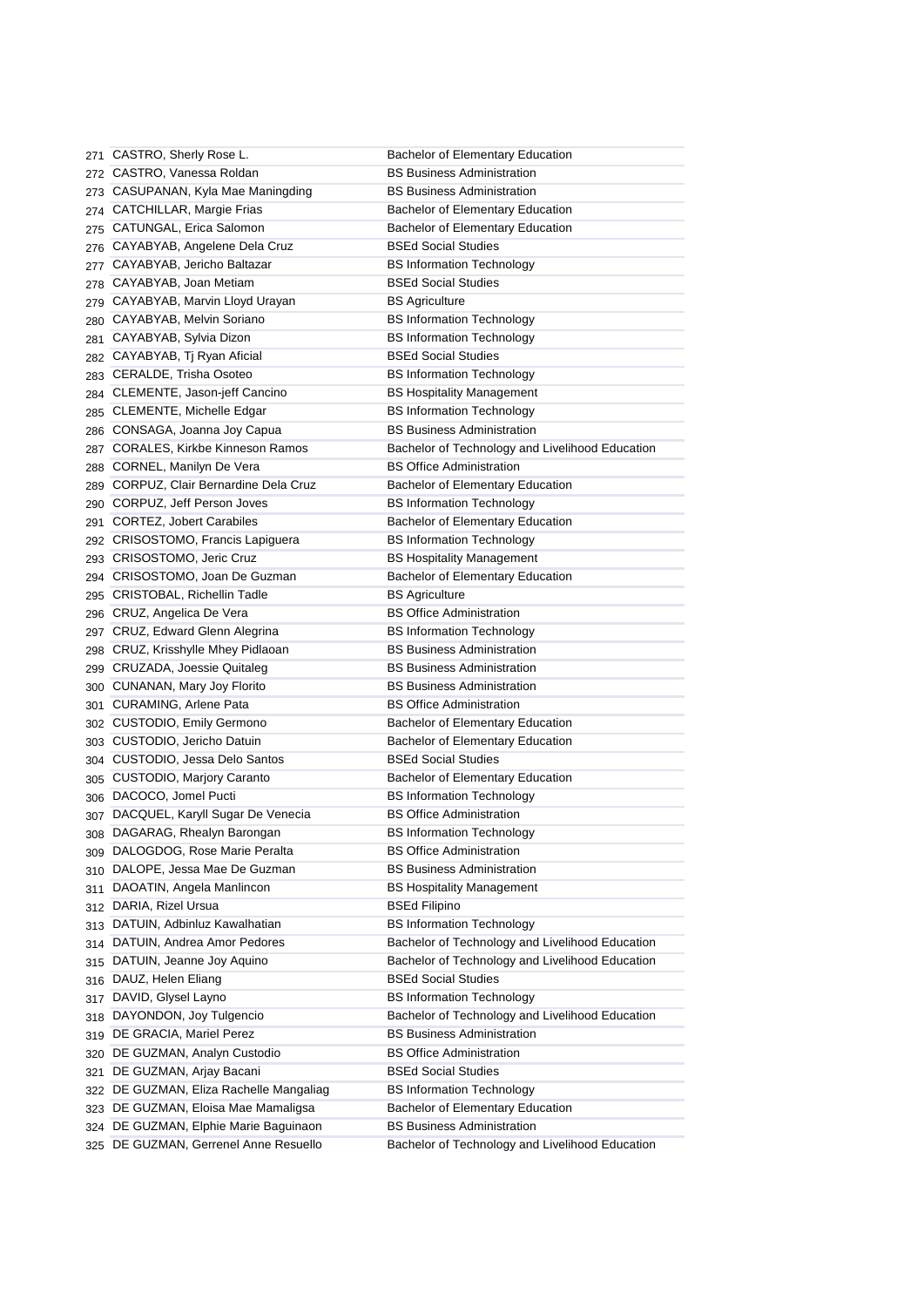|     | 326 DE GUZMAN, Jamela Shane De Guzman | Bachelor of Technology and Livelihood Education |
|-----|---------------------------------------|-------------------------------------------------|
| 327 | DE GUZMAN, Janine Cayabyab            | <b>BS Office Administration</b>                 |
| 328 | DE GUZMAN, Jericho Fernandez          | <b>BSEd Filipino</b>                            |
| 329 | DE GUZMAN, Jessa Mae Malicdem         | <b>BSEd Filipino</b>                            |
| 330 | DE GUZMAN, Jhocel Sarmiento           | <b>BSEd Social Studies</b>                      |
| 331 | DE GUZMAN, John Arnold Castro         | <b>BS Office Administration</b>                 |
| 332 | DE GUZMAN, John Carlo Tamondong       | <b>BS Business Administration</b>               |
| 333 | DE GUZMAN, John Lloyd Zacarias        | <b>BS Agriculture</b>                           |
| 334 | DE GUZMAN, Jolina Castaneda           | <b>BSEd Filipino</b>                            |
| 335 | DE GUZMAN, Jonathan Idos              | <b>BS Information Technology</b>                |
|     | 336 DE GUZMAN, Judilyn Ferrer         | <b>BS Office Administration</b>                 |
|     | 337 DE GUZMAN, Katherine MuNoz        | <b>Bachelor of Elementary Education</b>         |
| 338 | DE GUZMAN, Kathlene Mendoza           | <b>BS Office Administration</b>                 |
| 339 | DE GUZMAN, Maria Francia Juan         | <b>BSEd Social Studies</b>                      |
| 340 | DE GUZMAN, Marjorie Bautista          | <b>BS Information Technology</b>                |
| 341 | DE GUZMAN, Mark Angelo Tenerife       | Bachelor of Elementary Education                |
| 342 | DE GUZMAN, Mary Joseph Garcia         | <b>BSEd Filipino</b>                            |
| 343 | DE GUZMAN, Mary Joy Yunson            | Bachelor of Technology and Livelihood Education |
| 344 | DE GUZMAN, Mayrelle Toledo            | <b>BSEd Filipino</b>                            |
| 345 | DE GUZMAN, Mc Jermaine Ferrer         | <b>BS Information Technology</b>                |
| 346 | DE GUZMAN, Mc Leopher Camorongan      | <b>BS Information Technology</b>                |
|     | 347 DE GUZMAN, Monica Jadulan         | <b>BS Office Administration</b>                 |
|     | 348 DE GUZMAN, Nathaniel Pagarao      | <b>BS Information Technology</b>                |
|     | 349 DE GUZMAN, Nathaniel Quilates     | Bachelor of Elementary Education                |
|     | 350 DE GUZMAN, Nickson Pascaran       | <b>BSEd Social Studies</b>                      |
|     | DE GUZMAN, Wilver Sabado              | <b>BS Agriculture</b>                           |
| 351 | 352 DE LEON, John Melquisedec Campos  | <b>BS Agriculture</b>                           |
|     | DE LEON, Kimberly Ann Zafra           | <b>BS Business Administration</b>               |
| 353 | DE LEON, Ranna Shanrae Rosario        | Bachelor of Technology and Livelihood Education |
| 354 | DE LEON, Rosemarie Mayo               | <b>BS Information Technology</b>                |
| 355 | DE OCAMPO, Michaela Toledo            | Bachelor of Technology and Livelihood Education |
| 356 | DE VEGA JR., Diosdado Buna Cruz       | <b>BS Information Technology</b>                |
| 357 | DE VERA, Ailean Fay Dela Cruz         | Bachelor of Technology and Livelihood Education |
| 358 | DE VERA, Andrea Mae Ferrer            | <b>BS Business Administration</b>               |
| 359 | DE VERA, Angelica Rique               | <b>Bachelor of Elementary Education</b>         |
| 360 | DE VERA, Angelo Estepa                | <b>BS Hospitality Management</b>                |
| 361 | 362 DE VERA, Angielyn Sendin          | <b>BS Agriculture</b>                           |
|     | 363 DE VERA, Camille Dela Cruz        | <b>BS Office Administration</b>                 |
|     | 364 DE VERA, Carl Chezller Atienza    | <b>BS Business Administration</b>               |
|     | DE VERA, Catherine Joy Cayabyab       | <b>BS Hospitality Management</b>                |
| 365 | 366 DE VERA, Christine Lee Sampaga    | <b>BSEd Filipino</b>                            |
|     | DE VERA, Dave Damaso                  | <b>BS Agriculture</b>                           |
| 367 | DE VERA, Erica Dangat                 | <b>BSEd Social Studies</b>                      |
| 368 | DE VERA, Francine Joy                 | <b>BS Hospitality Management</b>                |
| 369 | DE VERA, Gemma Rose Junio             | <b>BSEd Social Studies</b>                      |
| 370 | DE VERA, Il Jessica Hiteroza          | <b>BS Information Technology</b>                |
| 371 | DE VERA, Jasmiine Francisco           | <b>BS Business Administration</b>               |
| 372 | DE VERA, Jerico Papa                  | <b>BS Information Technology</b>                |
| 373 |                                       | <b>BS Hospitality Management</b>                |
| 374 | DE VERA, Jessalynne Mae Mangandi      |                                                 |
| 375 | DE VERA, Jovelyn De Vera              | <b>BS Hospitality Management</b>                |
| 376 | DE VERA, Kristela Marie Estrada       | <b>BSEd Filipino</b>                            |
| 377 | DE VERA, Leslie Ann Soriano           | <b>BS Business Administration</b>               |
| 378 | DE VERA, Lezel Ann Garcia             | <b>BS Business Administration</b>               |
| 379 | DE VERA, Lilia Melendez               | <b>BS Business Administration</b>               |
|     | 380 DE VERA, Matt Legy Sergote        | <b>BS Agriculture</b>                           |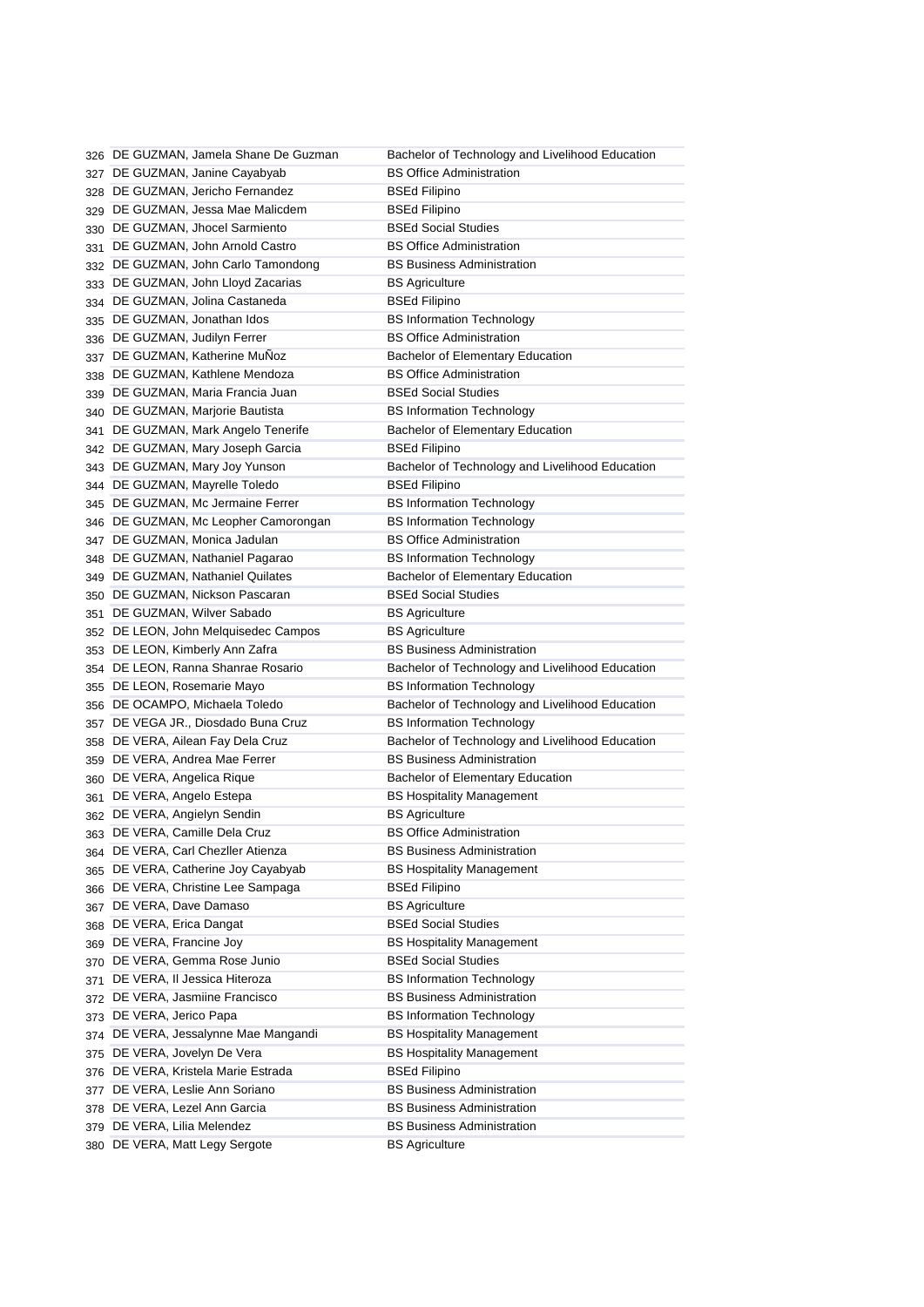|     | 381 DE VERA, Mechie Banawa                                      | <b>BSEd Filipino</b>                                                          |
|-----|-----------------------------------------------------------------|-------------------------------------------------------------------------------|
|     | 382 DE VERA, Monica Padua                                       | <b>BSEd Filipino</b>                                                          |
|     | 383 DE VERA, Naiza Eugenio                                      | <b>BS Hospitality Management</b>                                              |
|     | 384 DE VERA, Ricalyn Joy Paypon                                 | <b>BSEd Filipino</b>                                                          |
| 385 | DE VERA, Trixie Pelorina                                        | <b>BSEd Filipino</b>                                                          |
| 386 | DECENA, Julia Carasco                                           | <b>BS Office Administration</b>                                               |
|     | 387 DECILES, John Paul Flores                                   | <b>BS Information Technology</b>                                              |
| 388 | DEL MONTE, Darwin De Luna                                       | <b>BSEd Filipino</b>                                                          |
| 389 | DEL MONTE, Mary Joy De Luna                                     | <b>BS Office Administration</b>                                               |
| 390 | DEL ROSARIO, Charlene De Vera                                   | <b>BS Business Administration</b>                                             |
| 391 | DEL ROSARIO, Chielce Alba                                       | <b>BS Business Administration</b>                                             |
| 392 | DEL ROSARIO, Laica Delfin                                       | <b>BSEd Social Studies</b>                                                    |
|     | 393 DELA CRUZ, Aladin Apple CabuNag                             | <b>BS Office Administration</b>                                               |
|     | 394 DELA CRUZ, Alona De Vera                                    | <b>BS Business Administration</b>                                             |
|     | 395 DELA CRUZ, Angel May Arambulo                               | <b>BSEd Filipino</b>                                                          |
|     | 396 DELA CRUZ, Cherry Dean Parangat                             | <b>BSEd Filipino</b>                                                          |
|     | 397 DELA CRUZ, Clarence Cruz                                    | Bachelor of Technology and Livelihood Education                               |
| 398 | DELA CRUZ, Dahlia Bandong                                       | <b>BSEd Social Studies</b>                                                    |
|     | 399 DELA CRUZ, Daniela Austria                                  | <b>BS Business Administration</b>                                             |
|     | 400 DELA CRUZ, Daniella Montemayor                              | <b>BS Information Technology</b>                                              |
| 401 | DELA CRUZ, Dean Eiron Descutido                                 | Bachelor of Elementary Education                                              |
|     | 402 DELA CRUZ, Denver Jovellanos                                | <b>BS Agriculture</b>                                                         |
|     | 403 DELA CRUZ, Dexter Sarmiento                                 | <b>BSEd Social Studies</b>                                                    |
|     | 404 DELA CRUZ, Jake Jake Arambulo                               | <b>BSEd Social Studies</b>                                                    |
|     | 405 DELA CRUZ, Jan Mark Ollica                                  | <b>BSEd Filipino</b>                                                          |
|     | 406 DELA CRUZ, Janine Clavel                                    | <b>BS Business Administration</b>                                             |
|     | 407 DELA CRUZ, Jemarie Melendez                                 | <b>BS Business Administration</b>                                             |
|     | 408 DELA CRUZ, Joan Jalerio                                     | <b>BSEd Filipino</b>                                                          |
|     | 409 DELA CRUZ, Jobelle Samera                                   |                                                                               |
|     |                                                                 | Bachelor of Technology and Livelihood Education<br><b>BSEd Social Studies</b> |
|     | 410 DELA CRUZ, Kervy De Vera                                    |                                                                               |
| 411 | DELA CRUZ, Mark Clarence De Guzman                              | Bachelor of Technology and Livelihood Education                               |
| 412 | DELA CRUZ, Mark Neil Muerong                                    | <b>BS Information Technology</b>                                              |
| 413 | DELA CRUZ, Marlon Zuniga                                        | <b>BSEd Social Studies</b>                                                    |
| 414 | DELA CRUZ, Mclyn Anne Padua                                     | <b>BSEd Social Studies</b>                                                    |
| 415 | DELA CRUZ, Mylene Dela Cruz                                     | <b>BS Information Technology</b>                                              |
|     | 416 DELA CRUZ, Queen Ann Santos                                 | <b>BS Office Administration</b>                                               |
|     | 417 DELA CRUZ, Rhea Mae Cruz                                    | <b>BS Business Administration</b>                                             |
|     | 418 DELA CRUZ, Ronibelle Ferrer                                 | <b>BS Information Technology</b>                                              |
|     | 419 DELA CRUZ, Rose Ann Sambulanay                              | <b>BS Business Administration</b>                                             |
| 420 | DELA CRUZ, Sarah Malicdem                                       | <b>BS Information Technology</b>                                              |
| 421 | DELA CRUZ, Seiko Biandilla                                      | <b>BS Business Administration</b>                                             |
| 422 | DELA CRUZ, Sergio Bandong                                       | <b>BS Hospitality Management</b>                                              |
| 423 | DELA CRUZ, Shaina Mae Vinluan                                   | Bachelor of Technology and Livelihood Education                               |
| 424 | DELA CRUZ, Sheila Mae Ursua                                     | Bachelor of Technology and Livelihood Education                               |
| 425 | DELA MASA, Joseph Latonio                                       | <b>BS Information Technology</b>                                              |
| 426 | DELA ROSA, Maika Galivo                                         | <b>BS Information Technology</b>                                              |
| 427 | DELA VEGA, Roxanne Mae Pascual                                  | <b>BS Office Administration</b>                                               |
| 428 | DELACRUZ, Jake Jake Arambolo                                    | <b>BSEd Social Studies</b>                                                    |
| 429 | DELOS REYES, Eliza Fernandez                                    | Bachelor of Technology and Livelihood Education                               |
| 430 | DELOS REYES, Gemalyn                                            | <b>BSEd Filipino</b>                                                          |
| 431 | DELOS SANTOS, Althea Rosal                                      | <b>BSEd Filipino</b>                                                          |
| 432 | DELOS SANTOS, Bea Camille Aquino                                | <b>BS Information Technology</b>                                              |
| 433 |                                                                 |                                                                               |
|     |                                                                 | <b>BS Business Administration</b>                                             |
| 434 | DELOS SANTOS, Julie Ann Cuaresma<br>DELOS SANTOS, Lovely Ayeras | <b>BSEd Filipino</b>                                                          |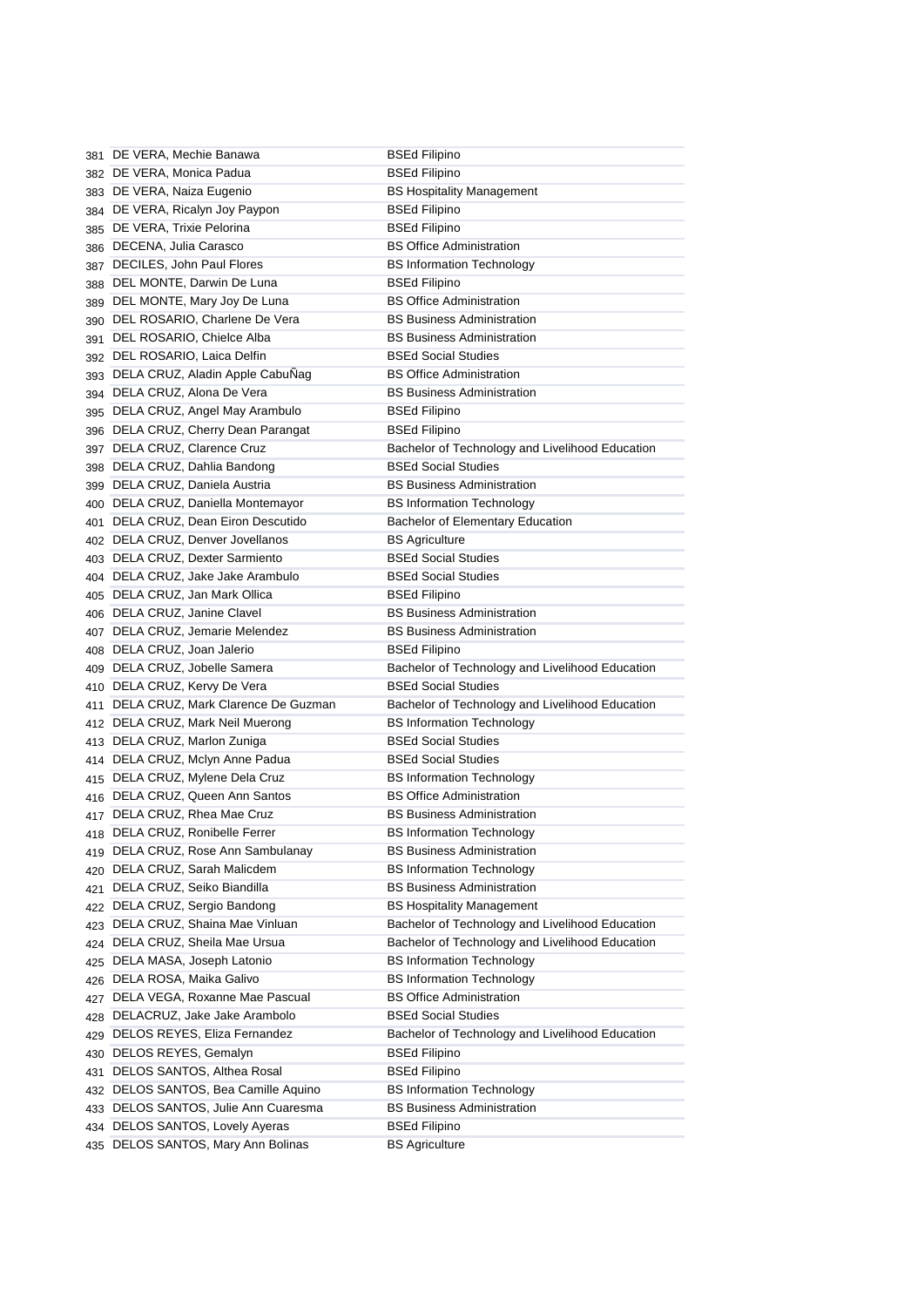|     | 436 DELOS SANTOS, Mary Rose Cayabyab | <b>BS Hospitality Management</b>                |
|-----|--------------------------------------|-------------------------------------------------|
|     | 437 DELOS SANTOS, Mikaela Marin      | <b>BS Hospitality Management</b>                |
| 438 | DELOS SANTOS, Rhyzel Rosales         | Bachelor of Technology and Livelihood Education |
|     | 439 DEOCARIS, Via Sales              | <b>BSEd Social Studies</b>                      |
|     | 440 DEOLA, Cristine Paningbatan      | <b>BS Agriculture</b>                           |
|     | 441 DESPUIG, Jennifer Caparas        | <b>BS Hospitality Management</b>                |
|     | 442 DESPUIG, Jerome Caparas          | <b>BS Information Technology</b>                |
|     | 443 DIADID, Roziel Soldao            | <b>Bachelor of Elementary Education</b>         |
|     | 444 DIAZ, Angelica Soriano           | <b>BS Business Administration</b>               |
| 445 | DIAZ, Chavit Segundo                 | <b>BS Information Technology</b>                |
|     | 446 DIAZ, Cristine Velasquez         | Bachelor of Elementary Education                |
|     | 447 DIAZ, Devin Dela Cruz            | <b>BS Information Technology</b>                |
|     | 448 DIAZ, Dresy Joy Miranda          | <b>BS Information Technology</b>                |
|     | 449 DIAZ, Edrian Agsaway             | <b>BS Office Administration</b>                 |
|     | 450 DIAZ, Jenny Rose De Guzman       | <b>Bachelor of Elementary Education</b>         |
|     | 451 DIAZ, Jercelyn Doria             | <b>BS Hospitality Management</b>                |
|     | 452 DIAZ, Joanna Joves               | <b>BS Business Administration</b>               |
|     | 453 DIAZ, Joanna Rain Rosario        | <b>Bachelor of Elementary Education</b>         |
|     | 454 DIAZ, Kathyrene Villafranca      | <b>BS Information Technology</b>                |
|     | 455 DIAZ, Krishna Mae Adino          | <b>BS Business Administration</b>               |
|     | 456 DIAZ, Maelijah De Guzman         | BSEd Filipino                                   |
|     | 457 DIAZ, Rachel Aquino              | <b>BS Business Administration</b>               |
|     | 458 DIAZ, Rizza Saez                 | <b>BS Hospitality Management</b>                |
|     | 459 DICHE, Zandermel Aron Dc         | <b>Bachelor of Elementary Education</b>         |
|     | 460 DIEGO, Glysa Cristobal           | <b>BS Office Administration</b>                 |
| 461 | DIEGO, Judith Aquino                 | BSEd Filipino                                   |
|     | 462 DIMAANO, Christine               | BSEd Filipino                                   |
| 463 | DIOCARES, Vince Brian Balubar        | <b>BSEd Social Studies</b>                      |
| 464 | DIOLA, Maria Theresa Chumacera       | <b>BSEd Filipino</b>                            |
|     | 465 DIOLAZO, Ace Cuenca              | <b>BS Hospitality Management</b>                |
| 466 | DIOLAZO, Jasper Mercado              | <b>BS Business Administration</b>               |
| 467 | DIOLAZO, Lyka Fernandez              | <b>BS Business Administration</b>               |
| 468 | DIOQUINO, Rosalie Umbay              | <b>BS Information Technology</b>                |
| 469 | DIZON, Mylene Austria                | <b>BSEd Social Studies</b>                      |
| 470 | DOLDOL, Rica Angeles                 | <b>Bachelor of Elementary Education</b>         |
| 471 | DOMAGAS, Jodelyn Gojar               | <b>BS Business Administration</b>               |
|     | 472 DOMALANTA, Daisy Mae Benitez     | <b>BS Office Administration</b>                 |
|     | 473 DOMALANTA, Daisy Mae Benitez     | <b>BS Office Administration</b>                 |
|     | 474 DOMALANTA, Erna Marie Regencia   | <b>BS Business Administration</b>               |
| 475 | DOMANTAY, Angel Anne Gutierrez       | <b>BS Business Administration</b>               |
|     | 476 DORIA, Christine Ontong          | <b>BS Hospitality Management</b>                |
| 477 | DORIA, Danuel Meliton Bumenlag       | <b>BS Information Technology</b>                |
| 478 | DORIA, Gisae Ann Sison               | Bachelor of Technology and Livelihood Education |
| 479 | DORIA, Kristine Joy Gutierrez        | Bachelor of Technology and Livelihood Education |
|     | 480 DORIA, Mary Joy Custodio         | <b>BS Business Administration</b>               |
| 481 | DUARTE, Cherry Ann Bentores          | <b>BS Hospitality Management</b>                |
|     | 482 DULAY, Juvelyn Ferrer            | Bachelor of Technology and Livelihood Education |
| 483 | DULAY, Lovely May Medion             | Bachelor of Technology and Livelihood Education |
| 484 | DUMLAO, Randy                        | <b>BS Business Administration</b>               |
| 485 | ELEFANIO, Glenn Lester Vinoya        | Bachelor of Elementary Education                |
| 486 | ELEFANIO, Mitzi Cruz                 | <b>BS Office Administration</b>                 |
|     | 487 ELERIA, Jazriel De Guzman        | <b>BS Office Administration</b>                 |
|     | 488 ELIANG, Lornalyn Almero          | <b>BS Business Administration</b>               |
| 489 | ELIANG, Nelissa Pidlaoan             | <b>BS Office Administration</b>                 |
|     | 490 ELIANG, Rafael                   | <b>BS Information Technology</b>                |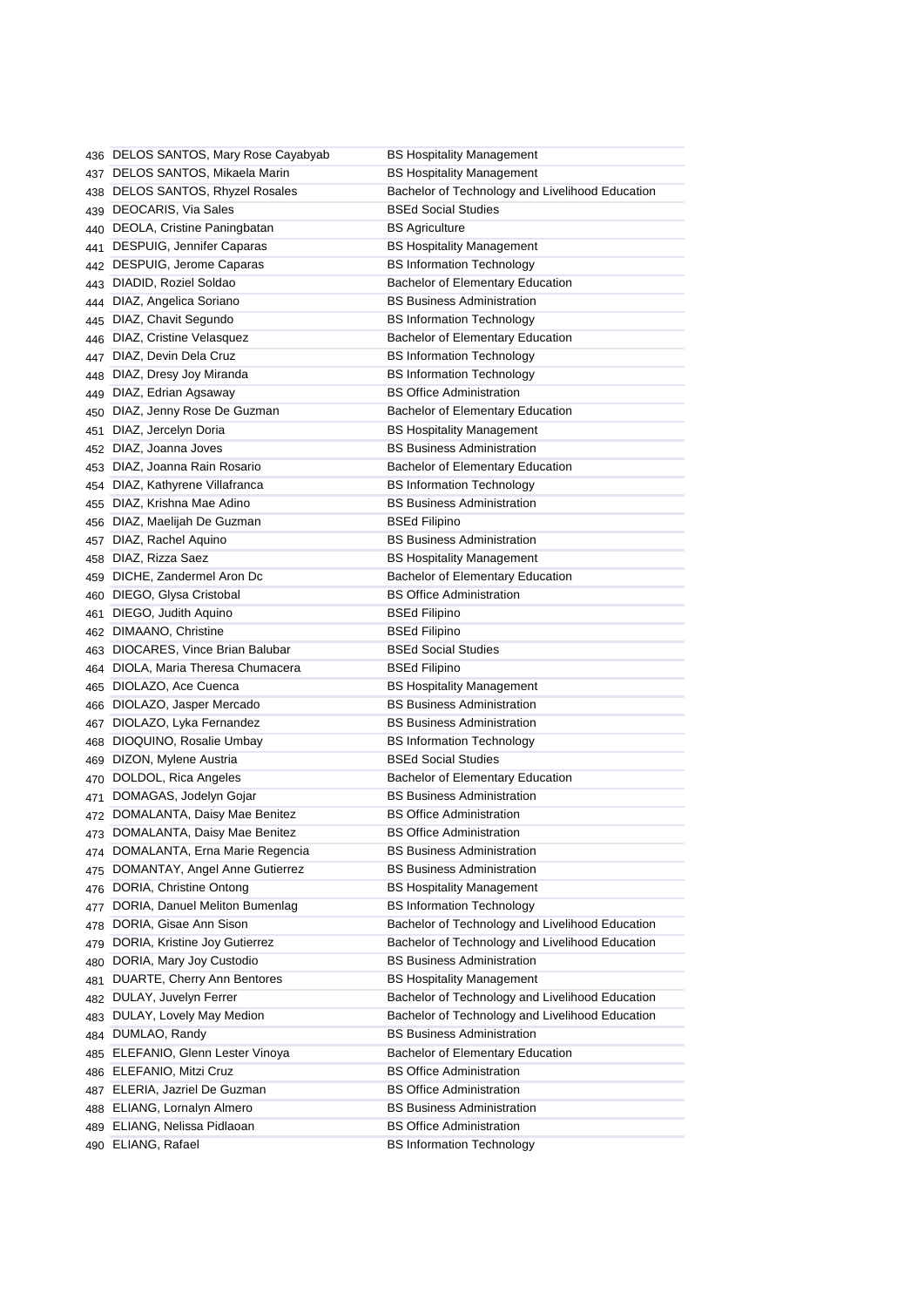| 491 ENDAM, Jessica Celestial           | Bachelor of Elementary Education                |
|----------------------------------------|-------------------------------------------------|
| 492 ERGUIZA, Khen Ashly Patio          | <b>BS Office Administration</b>                 |
| 493 ERGUIZA, Noreen Cacapit            | Bachelor of Technology and Livelihood Education |
| 494 ESCAÑO, Gemma Laforteza            | <b>BS Hospitality Management</b>                |
| 495 ESCANO, Joshua Simeon              | Bachelor of Elementary Education                |
| 496 ESGUERRA, Sarah Jane Ballesteros   | <b>BS Hospitality Management</b>                |
| 497 ESPEJO, Angelica Navarro           | <b>BS Business Administration</b>               |
| 498 ESPINO, Bea Biaca Peliya           | <b>BSEd Filipino</b>                            |
| 499 ESPINOZA, Vincent Jay Divino       | <b>BS Agriculture</b>                           |
| 500 ESPIRITU, Daisere Doria            | <b>BS Hospitality Management</b>                |
| 501 ESTABILLO, Christine Palisoc       | <b>BSEd Social Studies</b>                      |
| 502 ESTABILLO, Shena Marie Manahon     | Bachelor of Technology and Livelihood Education |
| 503 ESTEBAN, Joan Cristel Macam        | <b>BS Information Technology</b>                |
| 504 ESTOREL, Micaella Barongan         | <b>BS Business Administration</b>               |
| 505 ESTRADA, Marivic Olarte            | <b>BS Business Administration</b>               |
| 506 ESTRADA, Melanie Neme              | <b>BSEd Social Studies</b>                      |
| 507 EVANGELISTA, Kristine Boquiren     | <b>BS Business Administration</b>               |
| 508 EVARISTO, Arlene Rivera            | <b>Bachelor of Elementary Education</b>         |
| 509 EXIOMO, Ranjit Mendoza             | <b>BS Business Administration</b>               |
| 510 FABIA, Jomark De Luna              | <b>BS Information Technology</b>                |
| 511 FABROS, Jolina Menor               | Bachelor of Technology and Livelihood Education |
| 512 FABUNAN, Mary Joyce Lavariaz       | <b>BS Hospitality Management</b>                |
| 513 FEGUROA, Marian Martinez           | <b>BS Office Administration</b>                 |
| 514 FELIX, Jeckson M                   | <b>BS Agriculture</b>                           |
| 515 FERMIN, Maybelle Dela Cruz         | Bachelor of Technology and Livelihood Education |
| 516 FERNANDEZ, Angelyn Tapiador        | Bachelor of Elementary Education                |
| 517 FERNANDEZ, Blescel Cayetano        | <b>BSEd Filipino</b>                            |
| 518 FERNANDEZ, Cyrill Buccat           | <b>BS Hospitality Management</b>                |
| 519 FERNANDEZ, Glaiza Mae Rioferio     | <b>BS Information Technology</b>                |
| 520 FERNANDEZ, Ian Paris               | <b>BS Hospitality Management</b>                |
| 521 FERNANDEZ, Jasmin Joy Dumlao       | <b>BS Office Administration</b>                 |
| 522 FERNANDEZ, Jenny Babes Dela Cruz   | <b>BSEd Filipino</b>                            |
| 523 FERNANDEZ, John John Paris         | <b>BS Hospitality Management</b>                |
| 524 FERNANDEZ, Joyvie Caranto          | <b>BS Business Administration</b>               |
| 525 FERNANDEZ, Lee Anne Garcia         | <b>BS Information Technology</b>                |
| 526 FERNANDEZ, Michele Ann Solomon     | <b>BS Information Technology</b>                |
| 527 FERNANDEZ, Michelle Roxas          | <b>BS Business Administration</b>               |
| 528 FERNANDEZ, Reymar Datuin           | <b>BSEd Social Studies</b>                      |
| 529 FERNANDEZ, Ronamarie Soriano       | <b>BSEd Social Studies</b>                      |
| 530 FERNANDEZ, Ruth Rosario            | <b>BS Information Technology</b>                |
| 531 FERNANDEZ, Sheila Sanchez          | Bachelor of Elementary Education                |
| 532 FERNANDEZ, Stephanie Mae Mara-asin | <b>BSEd Filipino</b>                            |
| 533 FERNANDEZ, Twinkle Baniqued        | Bachelor of Technology and Livelihood Education |
| 534 FERRER, Ariston Terrado            | <b>BSEd Social Studies</b>                      |
| 535 FERRER, Bleslie Joy Despuig        | Bachelor of Technology and Livelihood Education |
| 536 FERRER, Caroline Rose Macaraeg     | <b>BS Information Technology</b>                |
| 537 FERRER, Christian Padilla          | <b>BS Information Technology</b>                |
| 538 FERRER, Danica Custodio            | Bachelor of Technology and Livelihood Education |
| 539 FERRER, Donita Yumol               | <b>BSEd Filipino</b>                            |
| 540 FERRER, Jasmin Macaraeg            | <b>BSEd Social Studies</b>                      |
| 541 FERRER, John Michael Ferrer        | <b>BS Information Technology</b>                |
| 542 FERRER, Keziah Mae Perez           | <b>BS Hospitality Management</b>                |
| 543 FERRER, Laica Narvarte             | <b>BSEd Social Studies</b>                      |
| 544 FERRER, Maricar Dela Cruz          | Bachelor of Elementary Education                |
| 545 FERRER, Marissa Dela Cruz          | <b>BS Business Administration</b>               |
|                                        |                                                 |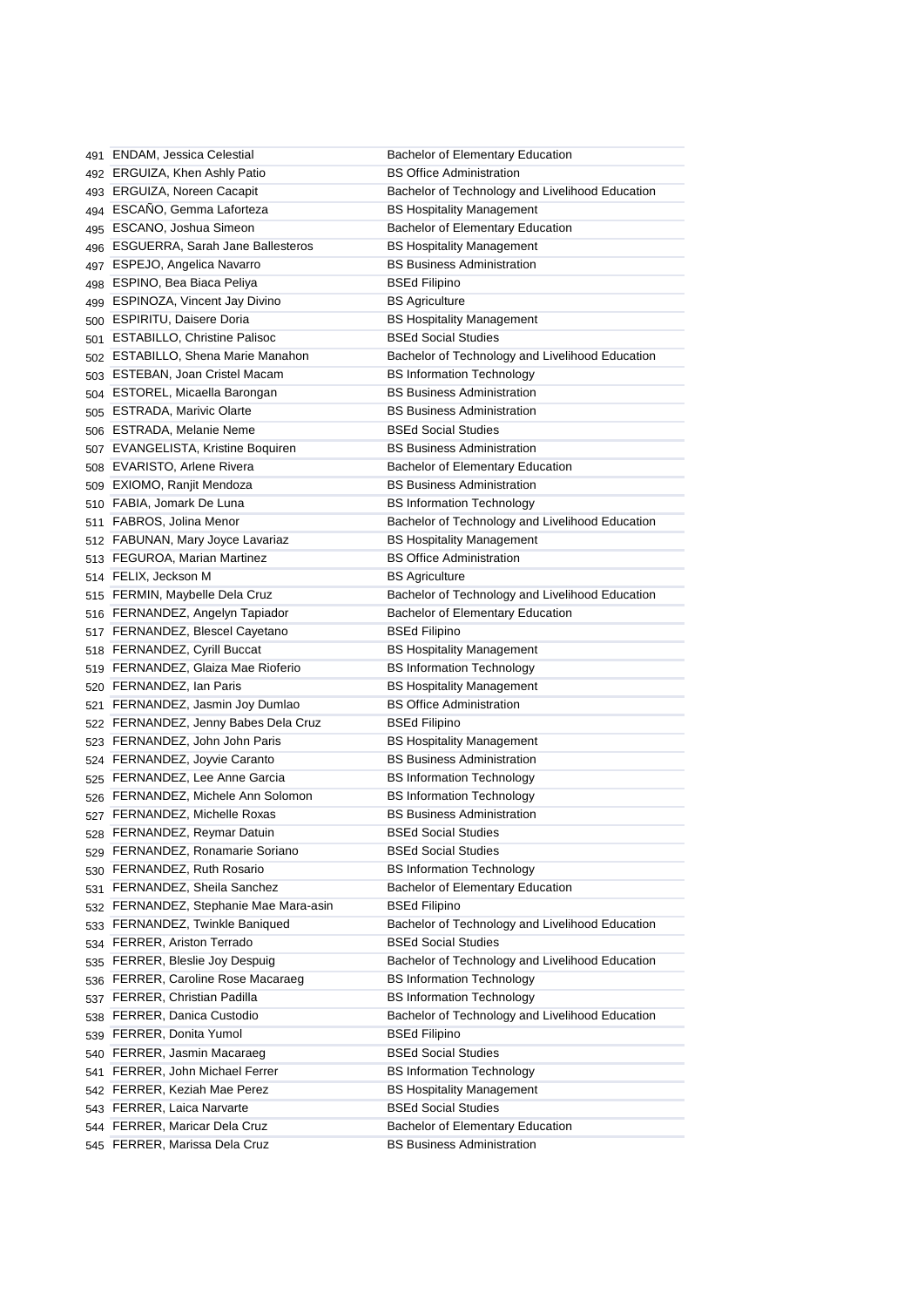|            | 546 FERRER, Mark Lawrence Mondares  | <b>BS Information Technology</b>                              |
|------------|-------------------------------------|---------------------------------------------------------------|
|            | 547 FERRER, Oliver Bulatao          | <b>BS Information Technology</b>                              |
|            | 548 FERRER, Richard Agsalud         | <b>BS Business Administration</b>                             |
|            | 549 FERRER, Rosemarie Sabangan      | <b>BS Business Administration</b>                             |
|            | 550 FERRER, Rubina Cuaresma         | <b>BSEd Filipino</b>                                          |
|            | 551 FERRER, Samantha Joy Cayabyab   | <b>BSEd Filipino</b>                                          |
|            | 552 FERRER, Samantha Tamayo         | <b>BS Office Administration</b>                               |
|            | 553 FERRER, Zandra Camille Macasieb | <b>BS Business Administration</b>                             |
|            | 554 FLORES, Bea Pedroche            | <b>Bachelor of Elementary Education</b>                       |
| 555        | <b>FLORES, Regine Ramos</b>         | <b>BS Business Administration</b>                             |
|            | 556 FORTIN, Jovelyn Perrion         | <b>BS Business Administration</b>                             |
|            | 557 FORTIN, Norbie Magleo           | <b>BSEd Social Studies</b>                                    |
| 558        | <b>FORTIN, Rosemarie Fino</b>       | <b>BS Office Administration</b>                               |
|            | 559 FRANCISCO, Lolita Guloy         | <b>BSEd Filipino</b>                                          |
| 560        | FRANCISCO, Roweh Kyla Villiafania   | <b>BS Office Administration</b>                               |
| 561        | FRIAS JR., Reynaldo Rareza          | <b>BS Agriculture</b>                                         |
|            | 562 FRIAS, Anna Mae Miguel          | <b>BS Office Administration</b>                               |
|            | 563 FRIAS, Annaliza Cayabyab        | <b>BS Office Administration</b>                               |
|            | 564 FRIAS, Ashley Jean              | <b>BS Hospitality Management</b>                              |
| 565        | FRIAS, Edeliza Custodio             | <b>BSEd Social Studies</b>                                    |
| 566        | FRIAS, Erickson Soniega             | <b>BSEd Filipino</b>                                          |
|            | 567 FRIAS, Geraldine Datuin         | <b>BS Information Technology</b>                              |
|            | 568 FRIAS, Jereme Salinas           | <b>BS Information Technology</b>                              |
|            | 569 FRIAS, Joshua Datuin            | <b>BS Information Technology</b>                              |
|            | 570 FRIAS, Marisol De Guzman        | <b>BS Business Administration</b>                             |
| 571        | GABAGABA, Jovergel U.               | <b>BS Business Administration</b>                             |
| 572        | GABAT, Olia Kyla Arenas             | <b>BS Office Administration</b>                               |
| 573        | <b>GABIS, Bernadette Gunio</b>      | <b>BSEd Filipino</b>                                          |
|            | GABRIEL, Catherine Argawanon        | Bachelor of Elementary Education                              |
| 574<br>575 | GABUYAN, Xiao Hui Valerio           | <b>BS Hospitality Management</b>                              |
|            | GACUYA, Jessica Padilla             | <b>BSEd Social Studies</b>                                    |
| 576<br>577 | GALICIA, Florenz Sumugat            | <b>BS Agriculture</b>                                         |
|            | GALISIM, Leslia Gabon               | Bachelor of Technology and Livelihood Education               |
| 578        | <b>GALLARDO, Cyralyn Harris</b>     | <b>BS Information Technology</b>                              |
| 579        | GALOS, John Mark Vallo              | <b>BS Business Administration</b>                             |
| 580        | 581 GALPAO, Marife Calugay          | <b>BSEd Filipino</b>                                          |
|            | 582 GALVEZ, Josie Dennise Castro    | <b>BS Business Administration</b>                             |
|            | 583 GALVEZ, Raxz Lavariaz           | <b>BS Information Technology</b>                              |
|            | 584 GAMBOA, Bergie Alcones          | Bachelor of Elementary Education                              |
|            | GARCIA, Angelo Soller               | <b>BS Hospitality Management</b>                              |
| 585        | GARCIA, Danica Dela Cruz            | <b>BS Information Technology</b>                              |
| 586        | GARCIA, Evangelyn Requilman         | Bachelor of Technology and Livelihood Education               |
| 587        | GARCIA, Jeffrey Lavarias            | <b>BS Agriculture</b>                                         |
| 588        | GARCIA, Jessa Mae Doria             | <b>BS Office Administration</b>                               |
| 589        |                                     |                                                               |
| 590        | GARCIA, Jessica Ilao                | <b>BS Agriculture</b>                                         |
| 591        | GARCIA, Lovely Belga                | <b>BS Office Administration</b><br><b>BSEd Social Studies</b> |
|            | 592 GARCIA, Marealle Joy Guarin     |                                                               |
| 593        | GARCIA, Mark Angel Molina           | <b>BSEd Social Studies</b>                                    |
|            | 594 GARCIA, Mark Anthony Bartolo    | <b>BS Information Technology</b>                              |
| 595        | GARCIA, Michelle Custodio           | <b>BSEd Filipino</b>                                          |
|            | 596 GARCIA, Raymond Oracion         | Bachelor of Technology and Livelihood Education               |
| 597        | GARCIA, Ruby Anne Montemayor        | <b>BSEd Filipino</b>                                          |
| 598        | GARLIT, Camila Jean Pascua          | <b>BS Office Administration</b>                               |
| 599        | GATPO, Czarina Elaine Mangampo      | <b>BS Business Administration</b>                             |
|            | 600 GATPO, Elizabeth Alfonso        | <b>BS Information Technology</b>                              |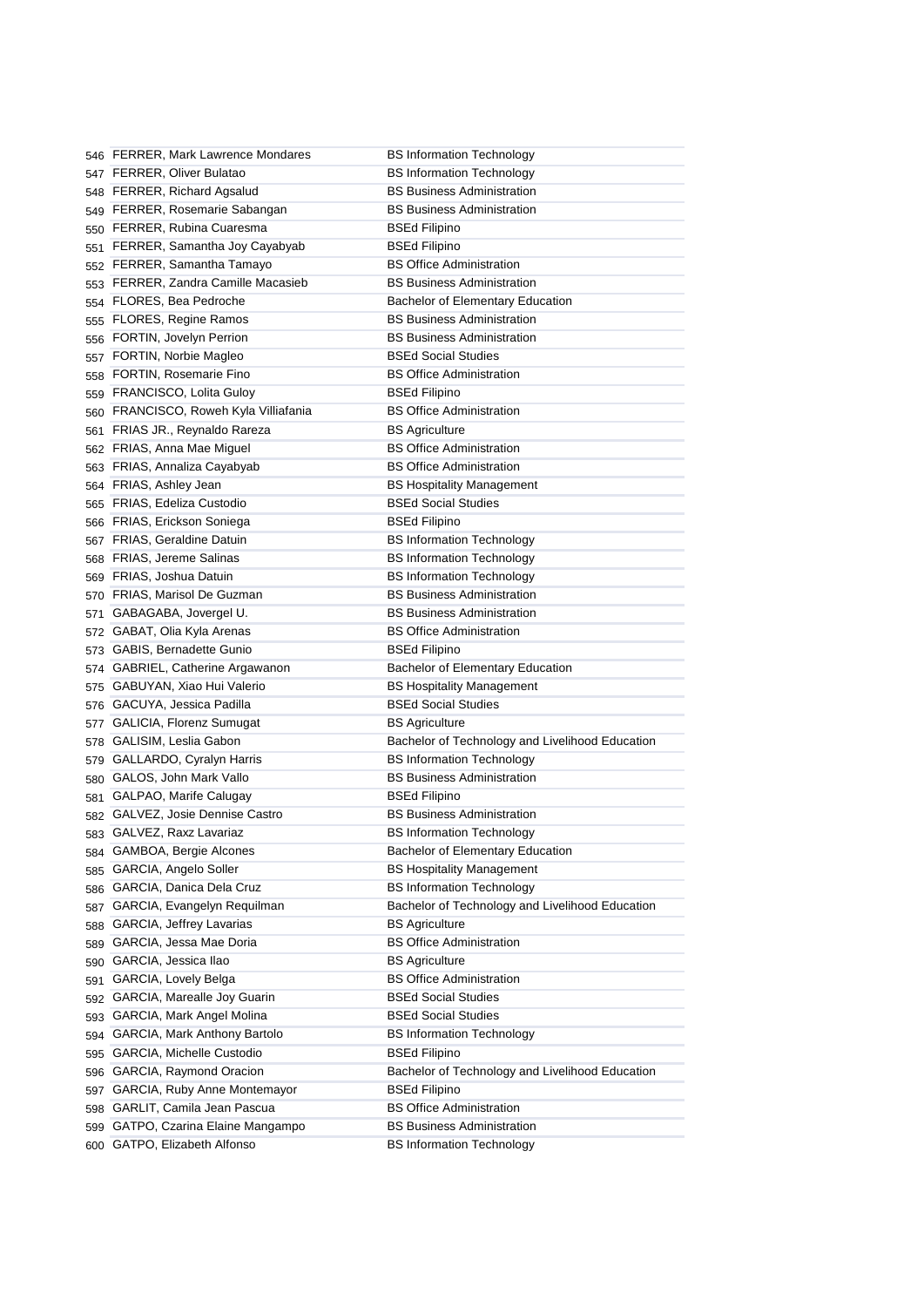|     | 601 GATPO, Patricia Mae Basa       | <b>BS Business Administration</b>                                                   |
|-----|------------------------------------|-------------------------------------------------------------------------------------|
|     | 602 GERMONO, Krislianne Yaptangco  | <b>BS Business Administration</b>                                                   |
|     | 603 GERMONO, Monica Joy Palisoc    | <b>BS Information Technology</b>                                                    |
|     | 604 GERMONO, Raymart Bautista      | <b>BS Business Administration</b>                                                   |
|     | 605 GERTOS, Jezrahiah Bautista     | <b>BS Information Technology</b>                                                    |
|     | 606 GIMENO, Krystal Gayle Lambino  | <b>BS Information Technology</b>                                                    |
|     | 607 GINES, Jessica Padilla         | <b>BS Agriculture</b>                                                               |
|     | 608 GLORIA, Grace Junio            | <b>BS Hospitality Management</b>                                                    |
|     | 609 GLORIA, Mary Rose Garcia       | Bachelor of Technology and Livelihood Education                                     |
|     | 610 GOBANGCO, Lalaine Catungal     | <b>BS Business Administration</b>                                                   |
| 611 | GONZAGA, Christine Joy             | <b>BSEd Filipino</b>                                                                |
|     | 612 GONZAGA, Richelle Resuello     | <b>BS Office Administration</b>                                                     |
| 613 | <b>GONZALES, Britney Bustarde</b>  | <b>BS Business Administration</b>                                                   |
| 614 | GONZALES, Jovilyn Tamondong        | <b>BSEd Social Studies</b>                                                          |
| 615 | GONZALES, Katherine Agbuya         | <b>BS Hospitality Management</b>                                                    |
|     | 616 GONZALES, Mylene Montemayor    | <b>BSEd Social Studies</b>                                                          |
|     | 617 GONZALES, Raycee Rosario       | <b>Bachelor of Elementary Education</b>                                             |
|     | 618 GUERRERO, John Kenneth Viednes | <b>BS Agriculture</b>                                                               |
|     | 619 GUIEB, Danica Ferrer           | <b>BS Office Administration</b>                                                     |
|     | 620 GUILING, Merian Pacat          | <b>BS Business Administration</b>                                                   |
| 621 | GUNDAYAO, Angielyn Ferrer          | <b>BSEd Filipino</b>                                                                |
|     | 622 GUNDAYAO, Derian Sabangan      | <b>BS Information Technology</b>                                                    |
|     | 623 GUNDAYAO, Judalyn Patayan      | <b>BS Information Technology</b>                                                    |
|     | 624 GUNDAYAO, Noemi Sabangan       | <b>BSEd Filipino</b>                                                                |
|     | 625 GUSTO, May Ann M.              | <b>BSEd Filipino</b>                                                                |
|     | 626 GUTIEREZ, Jessabel Menor       | <b>BS Information Technology</b>                                                    |
|     | 627 GUTIERREZ, Janine Sendin       | <b>BS Hospitality Management</b>                                                    |
|     | 628 GUTIERREZ, Jelyn Temporal      | <b>BS Hospitality Management</b>                                                    |
|     | 629 GUTIERREZ, Maritz Fernandez    | <b>BS Office Administration</b>                                                     |
|     | 630 GUTIERREZ, Nerissa Bautista    | <b>BS Information Technology</b>                                                    |
|     | 631 GUTIERRREZ, Reshamai Diaz      | <b>BSEd Social Studies</b>                                                          |
|     | 632 GUTUAL, Joey Babera            | <b>BS Hospitality Management</b>                                                    |
|     | 633 HERMONO, Angelica Calamaan     | Bachelor of Technology and Livelihood Education                                     |
|     | 634 HERMOSURA, Julia Delprado      | <b>BS Information Technology</b>                                                    |
|     | 635 HERNANDEZ, Jerome Beltran      | Bachelor of Technology and Livelihood Education                                     |
|     | 636 HETEROZA, Gloria Marie Layoso  | <b>BS Office Administration</b>                                                     |
|     | 637 HOLASCA, Ricalyn Tapiador      | <b>BSEd Filipino</b>                                                                |
|     | 638 IBANEZ, Katrina Mae Magalong   | <b>BS Information Technology</b>                                                    |
|     | 639 IBAY, Rogelyn Oquendo          | <b>BS Business Administration</b>                                                   |
| 640 | <b>IBUAN, Diana Rose Macaranas</b> | Bachelor of Elementary Education                                                    |
| 641 | ICALLA, Jaren Honrado              | Bachelor of Elementary Education                                                    |
|     | 642 IGNACIO, Cristine Pantaleon    | <b>BS Business Administration</b>                                                   |
| 643 | ILDEFONSO, Catherine Cabuang       | Bachelor of Elementary Education                                                    |
| 644 | ILUMIN, Mary Jane De Guzman        | <b>BS Information Technology</b>                                                    |
| 645 | IMAN, Bernard Catayna              | <b>BS Business Administration</b>                                                   |
| 646 | IMPIL, Kimberly De Vera            | <b>BS Hospitality Management</b>                                                    |
| 647 | ISLA, Micaiah Faith Liwanag        | Bachelor of Technology and Livelihood Education                                     |
|     | JARILLO, Ma. Abigail Tolibas       | Bachelor of Technology and Livelihood Education                                     |
| 648 | JARILLO, Monica Resuello           | Bachelor of Technology and Livelihood Education                                     |
| 649 | JASMINE, Edmon Casillan            | Bachelor of Technology and Livelihood Education                                     |
| 650 | JAVIER, Ellaine Mae Maali          | <b>BS Hospitality Management</b>                                                    |
| 651 |                                    |                                                                                     |
| 652 | JOAQUIN, Emjay Lamsen              | <b>BS Information Technology</b>                                                    |
|     | 653 JOSE, Anna Katrina Reyes       | Bachelor of Technology and Livelihood Education<br><b>BS Information Technology</b> |
|     | 654 JOVELLANOS, Merceline Magleo   | <b>BSEd Social Studies</b>                                                          |
|     | 655 JOVES, Angelica De Leon        |                                                                                     |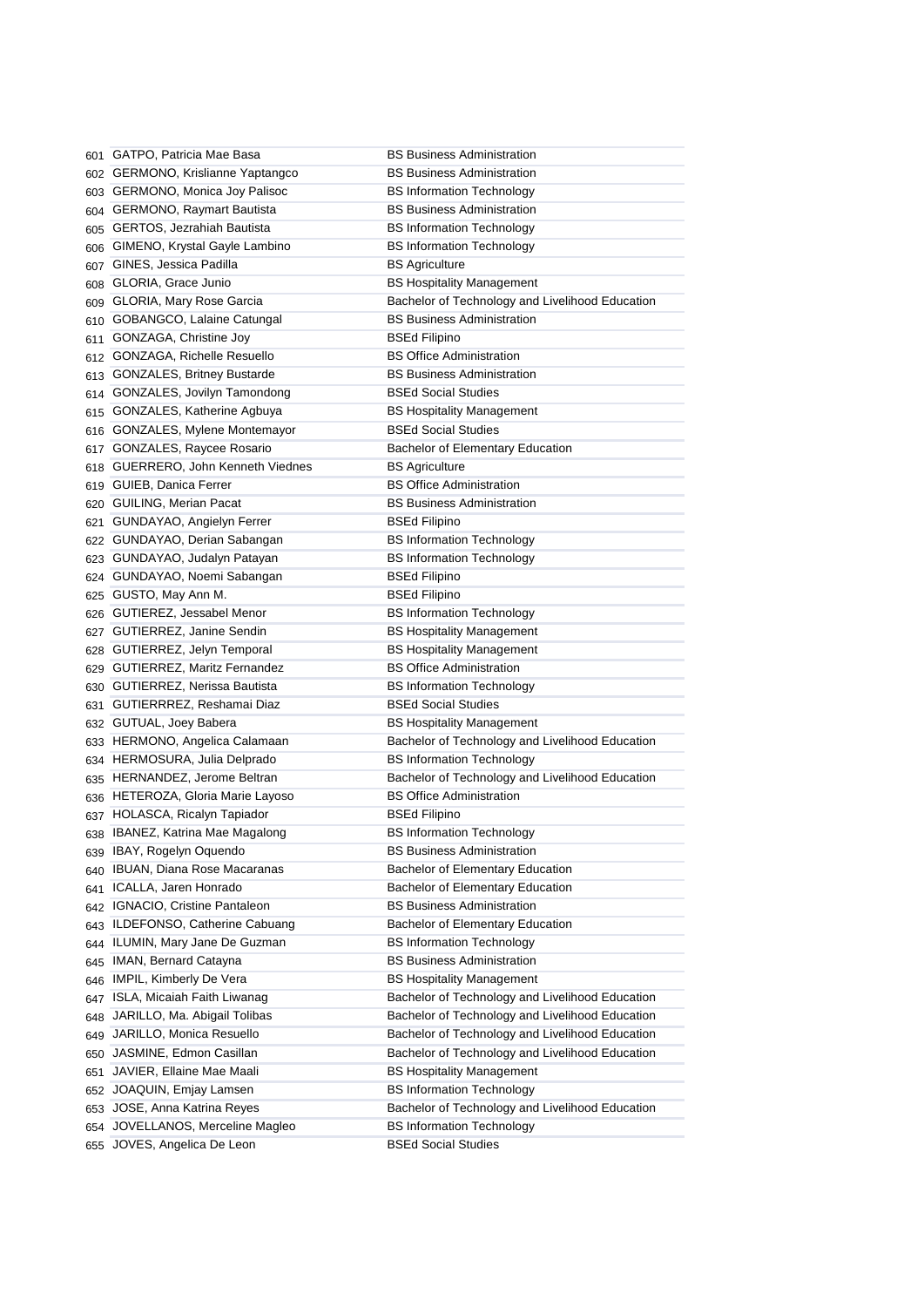|     | 656 JOVES, Raymund Calaguin                            | <b>BS Office Administration</b>         |
|-----|--------------------------------------------------------|-----------------------------------------|
|     | 657 JUAN, Cherry Ann Sipmio                            | <b>Bachelor of Elementary Education</b> |
| 658 | JUNATAS, Eloisa Joyce Calimlim                         | <b>BSEd Social Studies</b>              |
| 659 | JUNIO, Jame Soriano                                    | <b>BS Hospitality Management</b>        |
|     | 660 JUNIO, Joseph Pidlaoan                             | <b>BS Information Technology</b>        |
| 661 | JUNIO, Marjorie Ann Maningding                         | <b>BS Business Administration</b>       |
|     | 662 JUNIO, Rowen Ceralde                               | <b>BS Information Technology</b>        |
|     | 663 LADERAS, Jennifer Bonode                           | <b>BS Information Technology</b>        |
|     | 664 LADRILLO, Irene Grace De Guzman                    | <b>BS Information Technology</b>        |
| 665 | LAFIGUERA, Rhessa Mae Mamaradlo                        | <b>BSEd Social Studies</b>              |
|     | 666 LAFORTEZA, Cedielex B                              | <b>BS Business Administration</b>       |
|     | 667 LAGSAC, Geline Franchesca De Vera                  | <b>BS Business Administration</b>       |
| 668 | LAGUARES, Gemma Rose Mendoza                           | <b>BS Hospitality Management</b>        |
|     | 669 LAMSEN, Rafael CariÑo                              | <b>BS Business Administration</b>       |
|     | 670 LAMSEN, Ryan Saplan                                | <b>BS Business Administration</b>       |
| 671 | LATONIO, Chylla Marie Reyes                            | <b>BS Business Administration</b>       |
|     | 672 LAVARIAS, Hans Angelo Gonzales                     | Bachelor of Elementary Education        |
|     | 673 LAYACAN, Jessica Danielle Ursua                    | Bachelor of Elementary Education        |
|     | 674 LAYACAN, Kyla Joy De Guzman                        | <b>BSEd Filipino</b>                    |
|     | 675 LAYNO, Diana Mae Fernandez                         | <b>BS Business Administration</b>       |
|     | 676 LAYNO, Maybelin Eduria                             | <b>BSEd Filipino</b>                    |
|     | 677 LAYOSO, Jesselle Palaganas                         | <b>BS Information Technology</b>        |
|     | 678 LAYOSO, Jessica Cabuquin                           | <b>BS Business Administration</b>       |
|     | 679 LICUANAN, Dexson Valenzuela                        | <b>BS Hospitality Management</b>        |
|     | 680 LICUANAN, Jay Lloyd Martinez                       | <b>BSEd Social Studies</b>              |
|     | 681 LICUANAN, Jhamille Yiesha De Guzman                | <b>BS Business Administration</b>       |
|     | 682 LICUANAN, Lhesly Anne De Leon                      | <b>BSEd Social Studies</b>              |
|     | 683 LIQUIRAN, Mary Grace Sales                         | <b>BSEd Social Studies</b>              |
|     | 684 LIVANTINO, Riza Mae Seguin                         | <b>BS Office Administration</b>         |
|     | 685 LIWANAG, Lea Soriano                               | <b>BS Business Administration</b>       |
|     | 686 LOMBOY, Regine Pertudo                             | <b>BS Information Technology</b>        |
|     | 687 LOMIBAO, Jevie De Guzman                           | <b>BS Business Administration</b>       |
|     | 688 LOMIBAO, Juvelle Bandong                           | Bachelor of Elementary Education        |
|     | 689 LOMIBAO, Marites Bulatao                           | <b>BS Information Technology</b>        |
|     | 690 LOMIBAO, Pamela May Beltran                        | Bachelor of Elementary Education        |
|     | 691 LOMIBAO, Teddy Doldol                              | <b>BS Information Technology</b>        |
|     | 692 LOPEZ, Daisy Bautista                              | <b>BS Business Administration</b>       |
|     | 693 LOPEZ, Karen Mondero                               | <b>BS Office Administration</b>         |
|     | 694 LOPEZ, Lovely Cabol                                | <b>BS Business Administration</b>       |
|     | 695 LOPEZ, Ma. Rachard Crissa Tamondong                | <b>BS Hospitality Management</b>        |
|     | 696 LOPEZ, Nelma Mislang                               | <b>BS Information Technology</b>        |
|     | 697 LORENZO, Andrea Lyn Sagun                          | <b>BS Information Technology</b>        |
|     | LUNAR, Marielle Zarate                                 | <b>BS Business Administration</b>       |
| 698 | LUZANO, Ma. Jennica Austria                            | Bachelor of Elementary Education        |
| 699 | MABANGLO, Marjorie Reyes                               | <b>BS Agriculture</b>                   |
| 700 | MABINI, Jester Suarez                                  | <b>BS Information Technology</b>        |
| 701 | MACADAMIA, Honey Martinez                              | <b>BS Office Administration</b>         |
| 702 |                                                        | <b>BSEd Social Studies</b>              |
| 703 | MACALANDA, Jelaiza Bandong<br>MACALTAO, Jenny Bernardo |                                         |
| 704 |                                                        | <b>BS Office Administration</b>         |
| 705 | MACAM, Analyn Juanata                                  | <b>BSEd Filipino</b>                    |
|     | 706 MACAM, Janjeryl Lavarias                           | <b>BS Hospitality Management</b>        |
| 707 | MACAM, Judea Grace Mariano                             | <b>BS Information Technology</b>        |
| 708 | MACARAEG, Abegail ZuNiga                               | <b>BSEd Filipino</b>                    |
| 709 | MACARAEG, John Timothy De Vera                         | <b>BS Hospitality Management</b>        |
|     | 710 Macaraeg, Juvelyn De Guzman                        | <b>BS Hospitality Management</b>        |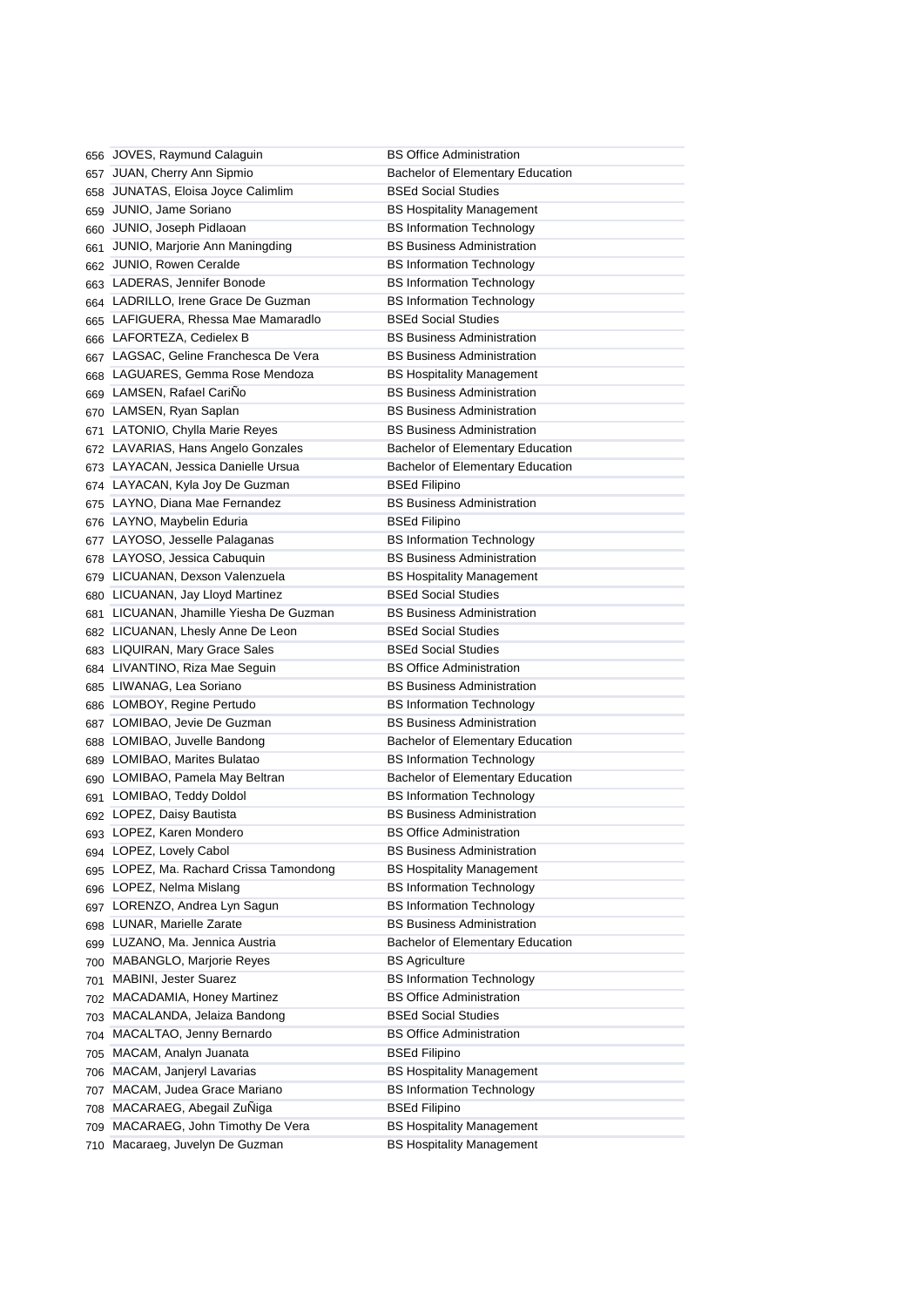|     | 711 MACARAEG, Kylah Mendoza             | <b>BS Business Administration</b>               |
|-----|-----------------------------------------|-------------------------------------------------|
| 712 | <b>MACARAEG, Mary Rose Delos Santos</b> | <b>BS Information Technology</b>                |
| 713 | MACASIRAY, Camille De Guzman            | <b>BS Hospitality Management</b>                |
|     | 714 MADON, Janarah Diaz                 | <b>BS Business Administration</b>               |
| 715 | MAGALONG, Lyka Mae Soriano              | <b>BS Business Administration</b>               |
| 716 | MAGAT, Alliyah Nicole Delgado           | <b>BSEd Filipino</b>                            |
| 717 | MAGDAONG, Erna Macaraeg                 | <b>BS Business Administration</b>               |
| 718 | MAGLEO, Catherine Bernardo              | Bachelor of Technology and Livelihood Education |
| 719 | MAGLEO, Hana Marie Posadas              | <b>BSEd Filipino</b>                            |
| 720 | MAGLEO, Jellie Enano                    | <b>BSEd Filipino</b>                            |
| 721 | MAGTOTO, Nelson Vinoya                  | <b>BS Hospitality Management</b>                |
| 722 | MALASAN, Shaira Manzon                  | <b>BS Business Administration</b>               |
| 723 | MALICDEM, Erica Joy Velasquez           | Bachelor of Elementary Education                |
| 724 | MALICDEM, Jessa Mae Doria               | <b>BS Hospitality Management</b>                |
| 725 | <b>MALICDEM, Marivic Aquino</b>         | <b>BS Information Technology</b>                |
| 726 | MALICDEM, Sherelyn Layno                | <b>BS Office Administration</b>                 |
| 727 | MALINAO, Jollysa Gundayao               | <b>BSEd Filipino</b>                            |
| 728 | MAMAAT, Jenny-bheat Quitaleg            | <b>BS Business Administration</b>               |
| 729 | MAMARADLO, Cristine Catungal            | <b>BSEd Social Studies</b>                      |
| 730 | MAMARADLO, Joyce Cardinoza              | <b>BSEd Social Studies</b>                      |
| 731 | <b>MAMARIL, Kimberly Rosario</b>        | <b>BS Business Administration</b>               |
| 732 | MANAGO, Michelle Alcantara              | <b>BS Information Technology</b>                |
| 733 | MANALANG, Jonas De Guzman               | <b>BS Information Technology</b>                |
| 734 | MANDAPAT, Jelaica Joy Pekpose           | <b>BS Information Technology</b>                |
| 735 | MANECLANG, Rowena Mayo                  | <b>BS Business Administration</b>               |
| 736 | MANGABO, Junas Chavit Vinluan           | <b>BS Business Administration</b>               |
| 737 | MANGALAY, Angeline Custodio             | Bachelor of Elementary Education                |
| 738 | MANGOHIG, Lanielyn Dimalanta            | <b>BS Information Technology</b>                |
| 739 | MANINGDING, Diana Dioquino              | <b>BS Office Administration</b>                 |
| 740 | MANINGDING, Jenny Lyn Melendez          | <b>BS Office Administration</b>                 |
| 741 | MANINGDING, Rocel Joves                 | <b>BS Information Technology</b>                |
|     | 742 MANUEL, Chloe Ann Arambulo          | Bachelor of Technology and Livelihood Education |
|     | 743 MANUEL, John Kenneth Dela Cruz      | Bachelor of Technology and Livelihood Education |
|     | 744 MANZON, Caerby Aranda               | <b>BS Office Administration</b>                 |
| 745 | MANZON, Jerome Soriano                  | <b>BS Information Technology</b>                |
|     | 746 MANZON, Margie Munoz                | <b>BS Office Administration</b>                 |
|     | 747 MANZON, Mary Joy Balbiran           | BSEd Filipino                                   |
|     | 748 MANZON, Razelle Joyce Rosario       | <b>BS Information Technology</b>                |
|     | 749 MARAMBA, Doll Rilie Rosario         | <b>BS Business Administration</b>               |
| 750 | MARARAC, Myla Castro                    | <b>Bachelor of Elementary Education</b>         |
| 751 | MARCELLANO, Camille Ollica              | <b>BS Agriculture</b>                           |
| 752 | MARCELO, Rica Sarsadilla                | Bachelor of Elementary Education                |
| 753 | MARCO, Divine Grace Agsalud             | <b>BS Business Administration</b>               |
| 754 | MARQUEZ, Angela Timan                   | <b>BS Business Administration</b>               |
| 755 | MARQUEZ, Armando Jr. Marzado            | Bachelor of Elementary Education                |
| 756 | MARQUEZ, Jhon Victor Legarde            | Bachelor of Elementary Education                |
| 757 | MARQUEZ, KATE BRIONES                   | <b>BS Agriculture</b>                           |
| 758 | MARTINEZ, Angelyn Mondares              | Bachelor of Elementary Education                |
| 759 | MARTINEZ, Anthony Esteban               | Bachelor of Technology and Livelihood Education |
| 760 | MARTINEZ, Camille Bacani                | <b>BS Business Administration</b>               |
| 761 | MARTINEZ, Kristine Chelle Frias         | <b>BSEd Filipino</b>                            |
| 762 | MARTINEZ, Maria Rosalinda Dela Cruz     | <b>BS Business Administration</b>               |
| 763 | MARTINEZ, Ricky Tanagon                 | <b>BSEd Social Studies</b>                      |
| 764 | MASIGLAT, Jay Mark Tapulao              | <b>BS Agriculture</b>                           |
|     | 765 MATABANG, Ericka Caguioa            | <b>BS Information Technology</b>                |
|     |                                         |                                                 |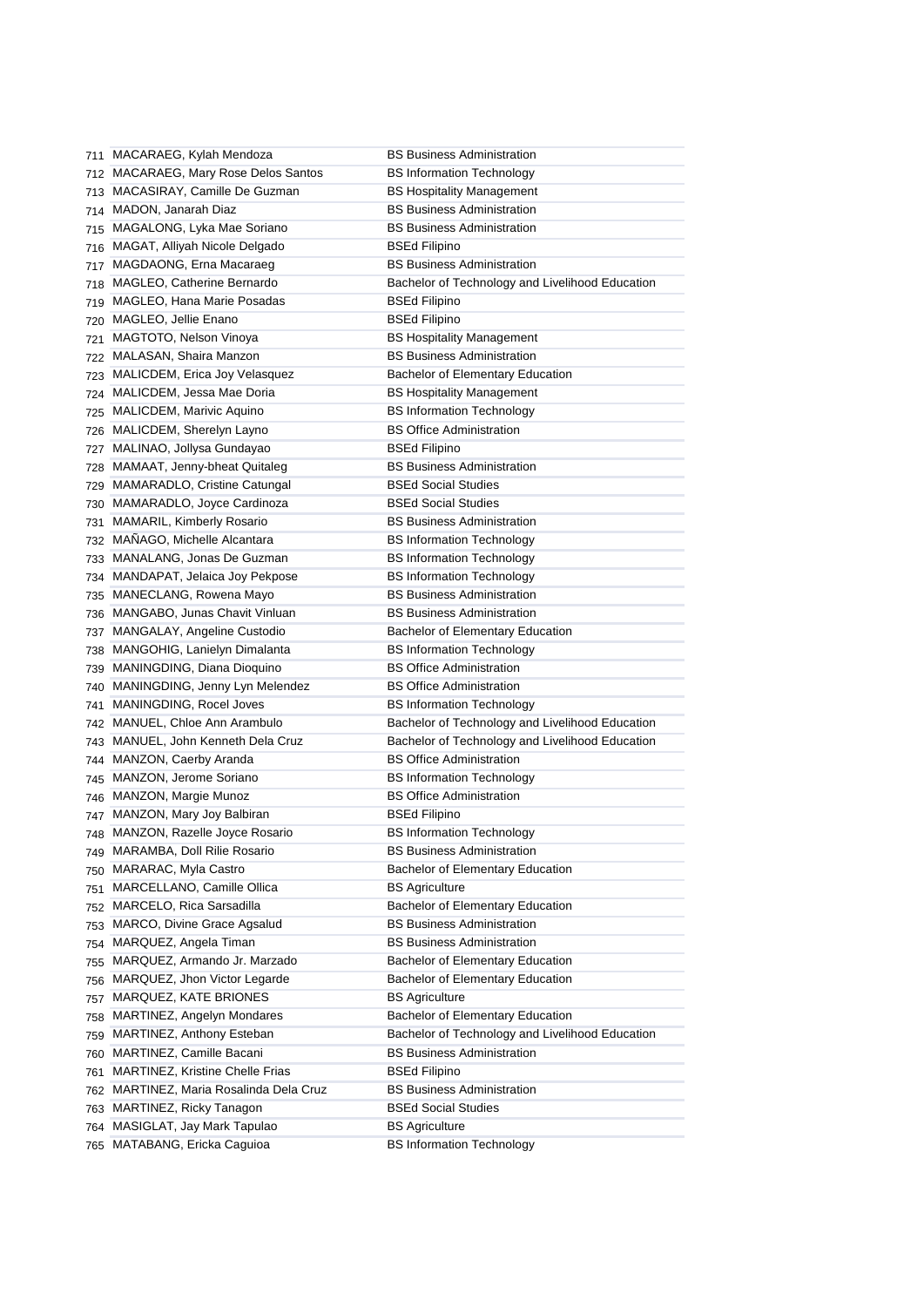|     | 766 MATABANG, Kayrille Kate Malasan                        | <b>BS Information Technology</b>                                            |
|-----|------------------------------------------------------------|-----------------------------------------------------------------------------|
| 767 | MATABANG, Von Mark Sibayan                                 | <b>BS Information Technology</b>                                            |
| 768 | MAYO, Arlyn De Guzman                                      | <b>BS Office Administration</b>                                             |
| 769 | MAYOLA, Rialyn De Guzman                                   | <b>BS Hospitality Management</b>                                            |
| 770 | MEDINA, Angela Frias                                       | Bachelor of Elementary Education                                            |
| 771 | MEJIA, Ma. Jessa Ferrer                                    | <b>BSEd Filipino</b>                                                        |
|     | 772 MEJIA, Nicole Ann Cabigon                              | <b>BS Information Technology</b>                                            |
|     | 773 MEJIA, Pauline Mae Transfiguration                     | <b>BS Business Administration</b>                                           |
|     | 774 MELAD, Allyson Macaraeg                                | <b>BS Business Administration</b>                                           |
| 775 | MELENDEZ, Joyce De Guzman                                  | <b>BS Office Administration</b>                                             |
|     | 776 MELENDEZ, Mark Austria                                 | <b>BS Hospitality Management</b>                                            |
| 777 | MELICAN, Agnes                                             | <b>BS Office Administration</b>                                             |
| 778 | MELITAR, Jeremy Cayabyab                                   | <b>BSEd Social Studies</b>                                                  |
| 779 | MENDEZ, Jamaica Mabanglo                                   | <b>BS Business Administration</b>                                           |
| 780 | MENDOZA, Aaron Tonn Macalanda                              | <b>BS Agriculture</b>                                                       |
| 781 | MENDOZA, Angelika Azurin                                   | Bachelor of Elementary Education                                            |
| 782 | MENDOZA, Annalyn Castillo                                  | <b>BS Business Administration</b>                                           |
| 783 | MENDOZA, Camille Saul                                      | <b>BSEd Filipino</b>                                                        |
| 784 | MENDOZA, Efren Calugay                                     | <b>BS Business Administration</b>                                           |
| 785 | MENDOZA, Erika Mae Daligdig                                | <b>BSEd Filipino</b>                                                        |
| 786 | MENDOZA, Jenelyn Capua                                     | <b>BS Office Administration</b>                                             |
| 787 | MENDOZA, John Marvie Caranto                               | <b>BS Hospitality Management</b>                                            |
| 788 | MENDOZA, Kenneth Tapiador                                  | <b>BS Information Technology</b>                                            |
| 789 | MENDOZA, Lyka Cayabyab                                     | <b>BS Agriculture</b>                                                       |
| 790 | MENDOZA, Maria Angelica Cuison                             | <b>BS Information Technology</b>                                            |
| 791 | MENDOZA, Monica De Guzman                                  | <b>BSEd Social Studies</b>                                                  |
|     | 792 MENDOZA, Rubelyn Mae Perez                             | <b>Bachelor of Elementary Education</b>                                     |
| 793 | MENDOZA, Sharlene Mae Manzon                               | <b>BSEd Social Studies</b>                                                  |
|     | MENESES, Jessa Garon                                       | <b>Bachelor of Elementary Education</b>                                     |
| 794 |                                                            | <b>BS Business Administration</b>                                           |
| 795 | MENOR, Mario Yanes                                         | <b>BSEd Social Studies</b>                                                  |
| 796 | MERCADO, Ronalie Kat E Mendoza                             |                                                                             |
| 797 | MERCANO, Nikka Zacarias<br>METANTIN, Annjhune Love Tolibas | <b>BS Information Technology</b><br><b>BS Hospitality Management</b>        |
| 798 | MILLADO, Jaymar Jhon Mandapat                              |                                                                             |
| 799 |                                                            | Bachelor of Elementary Education<br><b>Bachelor of Elementary Education</b> |
| 800 | MINA, Lyca Mae Quitaleg                                    |                                                                             |
| 801 | MIRANDA, Davidson                                          | <b>BSEd Filipino</b>                                                        |
|     | 802 MIRANDA, Jenilyn De Vera                               | <b>BSEd Social Studies</b>                                                  |
|     | 803 MIRANDA, Renelyn Juachon                               | <b>BS Hospitality Management</b>                                            |
|     | 804 MISLANG, Alexandra Joyce Saturos                       | <b>Bachelor of Elementary Education</b>                                     |
| 805 | MISLANG, Charity Babe Garcia                               |                                                                             |
| 806 |                                                            | <b>BS Business Administration</b>                                           |
| 807 | MOLA CRUZ, Brenda Lopez                                    | <b>BS Business Administration</b>                                           |
|     | MOLINA, Jenly Peralta                                      | <b>BSEd Filipino</b>                                                        |
| 808 | MOLINA, Jossie Soria                                       | <b>BS Business Administration</b>                                           |
| 809 | MONDARES, Ian Saura                                        | <b>BS Information Technology</b>                                            |
| 810 | MONDARES, Joenix Vinluan                                   | <b>BS Information Technology</b>                                            |
| 811 | MONDARES, Joy Anne Resuello                                | <b>BS Hospitality Management</b>                                            |
| 812 | MONDERO, Valerie Selmo                                     | <b>BS Office Administration</b>                                             |
| 813 | MONTEMAYOR, Bernie Lapiguera                               | <b>BSEd Filipino</b>                                                        |
| 814 | MONTOYA, Ernesto Berania                                   | <b>BSEd Filipino</b>                                                        |
| 815 | MONTOYA, Giselle Dela Cruz                                 | <b>BSEd Filipino</b>                                                        |
|     | 816 MORALES, Erlyn Lomboy                                  | Bachelor of Elementary Education                                            |
| 817 | MORALES, Ma. Jesusa Mae Quinto                             | <b>BSEd Social Studies</b>                                                  |
| 818 | MORALES, Madz Revin Bandong                                | <b>BS Hospitality Management</b>                                            |
| 819 | MORENO, Jodelyn Frias                                      | <b>BSEd Filipino</b>                                                        |
| 820 | MULA CRUZ, Jessica Bandong                                 | <b>BSEd Social Studies</b>                                                  |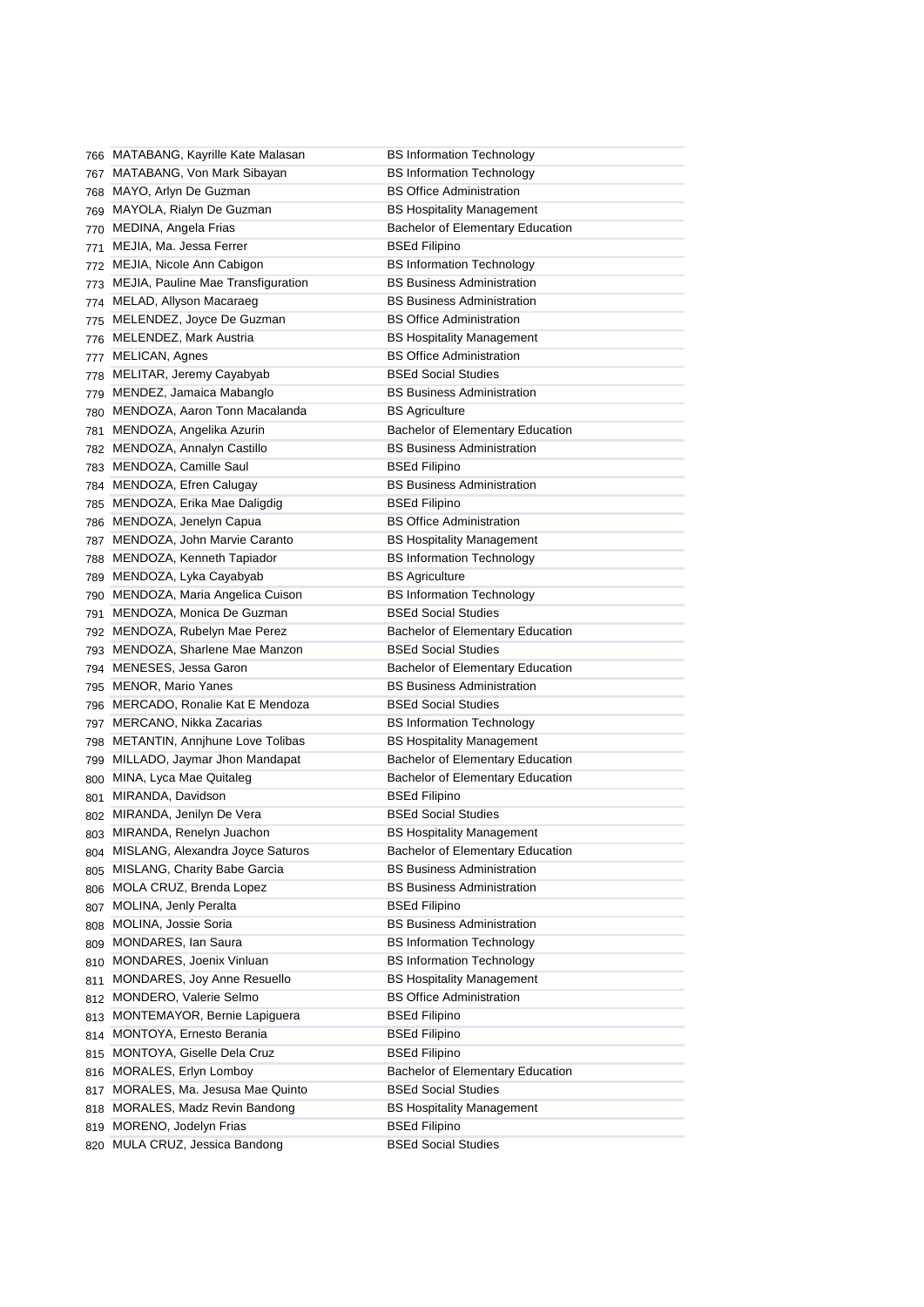|     | 821 MUNDA, Hanie Jane Palisoc        | Bachelor of Technology and Livelihood Education |
|-----|--------------------------------------|-------------------------------------------------|
|     | 822 MUÑOZ, Angelica EscaÑo           | Bachelor of Elementary Education                |
|     | 823 MUÑOZ, Joana Mae Santos          | Bachelor of Elementary Education                |
|     | 824 MUÑOZ, Kayla Macud               | <b>BSEd Filipino</b>                            |
|     | 825 MUNOZ, Kyla Fenella Alicna       | <b>BS Information Technology</b>                |
|     | 826 MUYRONG, Dexter De Vera          | <b>BS Information Technology</b>                |
|     | 827 MUYRONG, Jobilyn Velasco         | <b>BS Hospitality Management</b>                |
|     | 828 Nacar, Ryza Agpoon               | <b>BSEd Filipino</b>                            |
|     | 829 NADONG, Raymond John             | Bachelor of Technology and Livelihood Education |
|     | 830 NARA, Rannia Palwa               | <b>BS Information Technology</b>                |
|     | 831 NARAJA JR, Ronald Bruan          | <b>BS Information Technology</b>                |
|     | 832 NAUNGAYAN, Rodman Joy Cristobal  | <b>BS Information Technology</b>                |
|     | 833 NAVARRO, Genelyn May Javier      | Bachelor of Elementary Education                |
|     | 834 NAVARRO, Henesy Biason           | <b>BSEd Filipino</b>                            |
|     | 835 NAVARRO, Katherine Caingal       | Bachelor of Technology and Livelihood Education |
|     | 836 NEPACENA, Ella Patricia Lalata   | <b>BS Business Administration</b>               |
|     | 837 NEPACINA, Cabel Dela Cruz        | <b>BSEd Filipino</b>                            |
|     | 838 NERI, Bless Soriano              | <b>BSEd Social Studies</b>                      |
|     | 839 NEVADO, Kolin Salinas            | <b>BS Information Technology</b>                |
|     | 840 NITUYA, Rhealyn Marcial          | <b>BS Business Administration</b>               |
|     | 841 NOVILLA, Sophia Mari Madarcos    | <b>BS Business Administration</b>               |
|     | 842 NUARIN, Alizza Macaraeg          | Bachelor of Technology and Livelihood Education |
|     | 843 NUNAN, Ofelia Bauzon             | <b>BS Information Technology</b>                |
|     | 844 NUNEZ, Brian Edison Friaz        | <b>BS Information Technology</b>                |
|     | 845 NUNEZ, Jenia Kate Palisoc        | <b>BS Office Administration</b>                 |
|     | 846 NUNEZ, Rizalyn De Guzman         | <b>BS Business Administration</b>               |
|     | 847 OBLEGAR, Cristine Joy Vinoya     | <b>BS Office Administration</b>                 |
|     | 848 OBORZA, Sarah Joy Castro         | Bachelor of Technology and Livelihood Education |
|     | 849 OBRA, Catherine Sanchez          | <b>BS Business Administration</b>               |
|     | 850 OCHEA, Krysha Mae Parizal        | <b>BSEd Filipino</b>                            |
|     | 851 OFIAZA, Ara Shaine Mae Bautista  | <b>BS Agriculture</b>                           |
|     | 852 OLIVA, Jomari Bautista           | <b>BS Business Administration</b>               |
|     | 853 OLIVA, Kiel Chelce Baltazar      | <b>BS Information Technology</b>                |
|     | 854 ONATEC, Judy Ann Datlag          | <b>BS Agriculture</b>                           |
|     | 855 OREIRO, Casey Vinluan            | <b>BS Information Technology</b>                |
|     | 856 PACHECO, Leonard Sean Ranque     | <b>BS Business Administration</b>               |
|     | 857 PADILLA, Andrea Janell Barcelon  | <b>BS Business Administration</b>               |
|     | 858 PADILLA, Christine Vinuya        | <b>BSEd Filipino</b>                            |
|     | 859 PADILLA, Jordan Barte            | <b>BS Information Technology</b>                |
|     | 860 PADILLA, Roldan Procellero       | Bachelor of Elementary Education                |
| 861 | PADILLA, Stephanie Flores            | Bachelor of Elementary Education                |
|     | 862 PADILLA, Via Tiongson            | <b>BSEd Social Studies</b>                      |
|     | PADILLON, Andrea Mae Cayabyab        | <b>BSEd Social Studies</b>                      |
| 863 | PADLAN, Jude Zedric Bautista         | Bachelor of Elementary Education                |
| 864 | PADLAN, Mylene Dela Cruz             | <b>BS Office Administration</b>                 |
| 865 | PADLAN, Syene Palaganas              | Bachelor of Elementary Education                |
| 866 | PADRE, Cyra Padilla                  | Bachelor of Technology and Livelihood Education |
| 867 |                                      | <b>BS Business Administration</b>               |
| 868 | PADUA, Margie Zacarias               |                                                 |
| 869 | PAET, Camylle Sandoval               | <b>BSEd Social Studies</b>                      |
| 870 | PAGLINGAYEN, Jay-rosuel Rosario      | <b>BS Information Technology</b>                |
| 871 | PAGLINGAYEN, Manny Bulatao           | <b>BS Information Technology</b>                |
| 872 | PAGSULINGAN, Jessica Roque           | <b>BS Business Administration</b>               |
|     | 873 PAGUINTO, Patrice Baldedara      | <b>BSEd Social Studies</b>                      |
|     | 874 PAJADORA, Ela Mae Custudio       | Bachelor of Technology and Livelihood Education |
|     | 875 PALAGANAS, Cristine Joy Cayabyab | <b>BS Business Administration</b>               |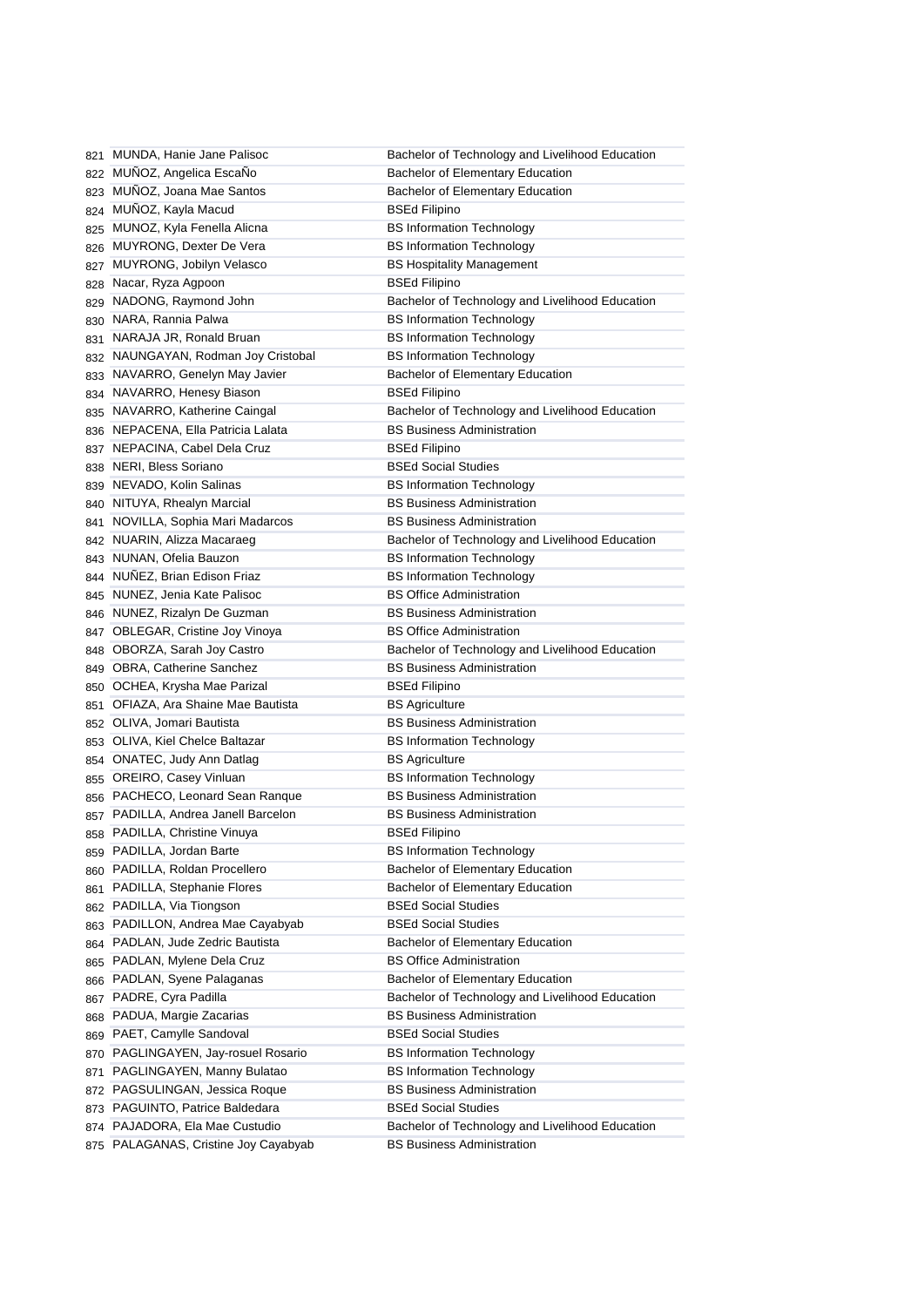|     | 876 PALAGANAS, Ma. Kyla Magano                             | <b>BSEd Social Studies</b>                               |
|-----|------------------------------------------------------------|----------------------------------------------------------|
|     | 877 PALAGANAS, Rochelle Deguzman                           | Bachelor of Technology and Livelihood Education          |
|     | 878 PALAMING, Jason Cabrera                                | <b>BS Information Technology</b>                         |
|     | 879 PALCONIT, Kimberly Joy Castro                          | <b>BS Hospitality Management</b>                         |
|     | 880 PALENIO, Jamela Doria                                  | Bachelor of Technology and Livelihood Education          |
| 881 | PALISOC, Baby Jane Salibio                                 | Bachelor of Technology and Livelihood Education          |
|     | 882 PALISOC, Diamond Dela Cruz                             | <b>BS Business Administration</b>                        |
| 883 | PALISOC, Edison Marinas                                    | <b>BS Information Technology</b>                         |
|     | 884 PALISOC, Erika Palisoc                                 | <b>BS Business Administration</b>                        |
| 885 | PALISOC, Gherrhie Anne Crisostomo                          | Bachelor of Technology and Livelihood Education          |
|     | 886 PALISOC, Hannah Sharyne Mejia                          | <b>BS Office Administration</b>                          |
|     | 887 PALISOC, John Patrick Pj Oliveros                      | <b>BS Agriculture</b>                                    |
|     | 888 PALISOC, Patricia Mae Perreras                         | Bachelor of Technology and Livelihood Education          |
|     | 889 PANDAY, Patricia Matabang                              | <b>BS Information Technology</b>                         |
|     | 890 PANINGBATAN, Cathy Cabuang                             | <b>BS Hospitality Management</b>                         |
|     | 891 PANINGBATAN, Dea Edgie Perreras                        | <b>BS Agriculture</b>                                    |
|     | 892 PANINGBATAN, Jan Lester Camacho                        | <b>BS Hospitality Management</b>                         |
|     | 893 PANINGBATAN, Kimberly Rose Pidlaoan                    | <b>BS Business Administration</b>                        |
|     | 894 PANINGBATAN, Rashelyn Parayaoan                        | <b>Bachelor of Elementary Education</b>                  |
|     | 895 PANIS, Lhart Tenorio                                   | <b>BS Hospitality Management</b>                         |
|     | 896 PANLILIO, Jebby Patungan                               | <b>BSEd Social Studies</b>                               |
|     | 897 PANUNCIO, Kristine Santillan                           | <b>Bachelor of Elementary Education</b>                  |
|     | 898 PANUYAS, Divine Mandapat                               | <b>Bachelor of Elementary Education</b>                  |
|     | 899 PANZO, Arnel Galpao                                    | <b>BSEd Social Studies</b>                               |
|     | 900 PARAGAS, Abegal Poquiz                                 | <b>BS Office Administration</b>                          |
|     | 901 PARAGAS, Edrian Faller                                 | <b>BS Information Technology</b>                         |
|     | 902 PARAGAS, Marife Cancino                                | <b>BSEd Social Studies</b>                               |
|     | 903 PARAGAS, Monica Cabulares                              | <b>BS Agriculture</b>                                    |
|     |                                                            |                                                          |
|     |                                                            |                                                          |
|     | 904 PARAGAS, Shara Mae Garcia                              | <b>BS Hospitality Management</b>                         |
|     | 905 PARANGAT, Jonas Ramos                                  | Bachelor of Technology and Livelihood Education          |
|     | 906 PARAYAOAN, Jamaila Olleta                              | Bachelor of Technology and Livelihood Education          |
|     | 907 PARAYAOAN, Ma.jocel De Vera                            | <b>BS Agriculture</b>                                    |
|     | 908 PARAYNO, Julius Jay Rosario                            | <b>BS Business Administration</b>                        |
|     | 909 PARICO, Noa Anne Tapiador                              | <b>BS Agriculture</b>                                    |
|     | 910 PARIS, Alfred Delval                                   | <b>BS Information Technology</b>                         |
|     | 911 PARIZAL, Felicity Mercado                              | <b>BS Information Technology</b>                         |
|     | 912 PASAOA, Rose Ann Idos                                  | <b>Bachelor of Elementary Education</b>                  |
|     | 913 PASCUA, Gloria Castro                                  | <b>BS Business Administration</b>                        |
|     | 914 PASCUA, Karen Guttierez                                | BS Business Administration                               |
|     | 915 PASCUA, Rizza Pagsolingan                              | <b>BS Business Administration</b>                        |
|     | 916 PASCUAL, Rose Ann Madelo                               | <b>BSEd Social Studies</b>                               |
|     | 917 PASTORAL, Clarence Mamaligsa                           | <b>BS Office Administration</b>                          |
|     | 918 PATAYAN, Daniel Reyes                                  | <b>BS Agriculture</b>                                    |
|     | 919 PATAYAN, Sheina Mae Santos                             | <b>BS Hospitality Management</b>                         |
|     | 920 PATUNGAN, Jonalyn Martinez                             | <b>BS Business Administration</b>                        |
|     | 921 PAULO, Myra Macaraeg                                   | <b>BS Information Technology</b>                         |
|     | 922 PE BENITO, John Kenneth Perreras                       | <b>BS Office Administration</b>                          |
|     | 923 PELIGRO, Carmela Desirey Licuanan                      | <b>BS Information Technology</b>                         |
|     | 924 PERALTA, Alhiza Sanchez                                | <b>BSEd Social Studies</b>                               |
|     | 925 PERALTA, Angelica Bautista                             | <b>BS Information Technology</b>                         |
|     | 926 PERALTA, Billy Joe Samson                              | <b>BSEd Social Studies</b>                               |
|     | 927 PERALTA, Clairine Kim Nerizon                          | Bachelor of Technology and Livelihood Education          |
|     | 928 PERALTA, Eloisa Corpuz                                 | Bachelor of Elementary Education                         |
|     | 929 PERALTA, Ericka Mae Samson<br>930 PERALTA, Gino Ferrer | <b>BSEd Filipino</b><br><b>BS Information Technology</b> |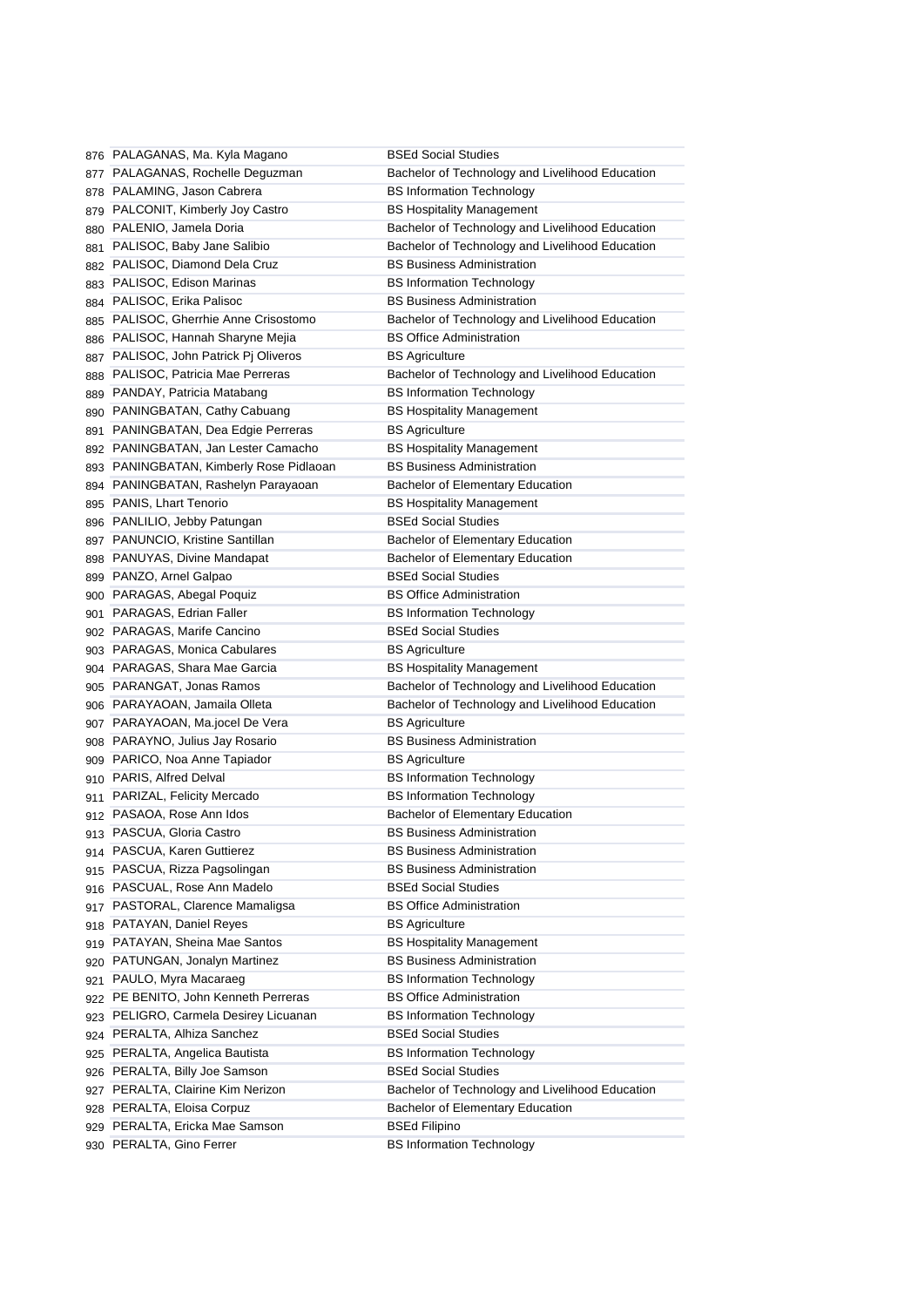|     | 931 PERALTA, Jomelyn De Guzman                        | <b>BS Information Technology</b>                                     |
|-----|-------------------------------------------------------|----------------------------------------------------------------------|
|     | 932 PERALTA, Patricia Mae Lavariaz                    | <b>BS Business Administration</b>                                    |
|     | 933 PERALTA, Sophia Constantino                       | <b>BS Hospitality Management</b>                                     |
|     | 934 PERALTA, Veronica Salvador                        | <b>BSEd Filipino</b>                                                 |
|     | 935 PERDIGON, Mc Douglas Aquino                       | Bachelor of Technology and Livelihood Education                      |
|     | 936 PEREZ, Angela Robosa                              | <b>BS Business Administration</b>                                    |
|     | 937 PEREZ, Arbin Rosario                              | <b>Bachelor of Elementary Education</b>                              |
|     | 938 PEREZ, Jenny Jane Frias                           | <b>BSEd Social Studies</b>                                           |
|     | 939 PEREZ, Jocelyn Rosario                            | <b>BS Information Technology</b>                                     |
|     | 940 PEREZ, Jonathan Domalanta                         | Bachelor of Technology and Livelihood Education                      |
|     | 941 PEREZ, Lovely Angel Paningbatan                   | Bachelor of Technology and Livelihood Education                      |
|     | 942 PEREZ, Mhac Karlo De Vera                         | <b>BS Office Administration</b>                                      |
|     | 943 PEREZ, Queen Daiza Custodio                       | <b>BSEd Filipino</b>                                                 |
|     | 944 PEROCHE, Jericho Perez                            | <b>BS Information Technology</b>                                     |
|     | 945 PEROCHE, Jovelene Burbon                          | <b>BS Hospitality Management</b>                                     |
|     | 946 PIDLAOAN, Angel Ferrer                            | <b>BSEd Social Studies</b>                                           |
|     | 947 PIDLAOAN, Carolyn Zarate                          | <b>BS Office Administration</b>                                      |
|     | 948 PIDLAOAN, Christine Arambulo                      | Bachelor of Technology and Livelihood Education                      |
|     | 949 PIDLAOAN, Julius Frias                            | <b>BS Information Technology</b>                                     |
|     | 950 PIDLAOAN, Melissa Zarate                          | Bachelor of Technology and Livelihood Education                      |
|     | 951 PIDLAOAN, Paolo Bautista                          | <b>BS Office Administration</b>                                      |
|     | 952 PIDLAOAN, Yna De Guzman                           | <b>Bachelor of Elementary Education</b>                              |
|     | 953 PINLAC, France Angelo Azurin                      | <b>BS Information Technology</b>                                     |
|     | 954 PONCE BALISI, Mark Jay Batardo                    | <b>Bachelor of Elementary Education</b>                              |
| 955 | POQUIZ, Ara Mae Bautista                              | <b>BS Agriculture</b>                                                |
|     | 956 POQUIZ, Joan Delo Santos                          | <b>BS Office Administration</b>                                      |
|     | 957 POQUIZ, Mark Angelo Tamondong                     | <b>BS Hospitality Management</b>                                     |
|     | 958 POQUIZ, Sarah Mae Samera                          | <b>BS Business Administration</b>                                    |
|     |                                                       |                                                                      |
|     |                                                       |                                                                      |
|     | 959 POSADAS, Angeline Cancino                         | <b>BS Office Administration</b>                                      |
|     | 960 POSADAS, Erica Dela Cruz                          | Bachelor of Technology and Livelihood Education                      |
| 961 | POSADAS, Kathleen Kate Quitaleg                       | Bachelor of Elementary Education                                     |
|     | 962 POSADAS, Pia Marie Quirante                       | Bachelor of Technology and Livelihood Education                      |
|     | 963 POYAOAN, Rich Anne Jamaica Samberola              | <b>BS Business Administration</b>                                    |
|     | 964 PRADO, Shaina Marie Arcangel                      | <b>BS Information Technology</b>                                     |
|     | 965 PUDADERA, Eumarie Sarmiento                       | <b>BSEd Social Studies</b>                                           |
|     | 966 PUNDA, Jericho Gurai                              | Bachelor of Elementary Education                                     |
|     | 967 QUIJANO, Monica Mandapat                          | <b>BS Office Administration</b>                                      |
|     | 968 QUILLOPE, Jane Mae Poyaoan                        | Bachelor of Technology and Livelihood Education                      |
|     | 969 QUIMING, Micaela                                  | <b>Bachelor of Elementary Education</b>                              |
|     | 970 QUIÑONES, Charles Dave Samera                     | <b>BSEd Social Studies</b>                                           |
|     | 971 QUINTO, Abegail Ventura                           | <b>BS Information Technology</b>                                     |
|     | 972 QUINTO, Jeyamay Maynigo                           | Bachelor of Technology and Livelihood Education                      |
|     | 973 QUINTO, Korina Caguioa                            | <b>Bachelor of Elementary Education</b>                              |
|     | 974 QUINTO, Monica Catayna                            | Bachelor of Technology and Livelihood Education                      |
|     | 975 QUINTO, Rosemarie                                 | <b>BS Business Administration</b>                                    |
|     | 976 QUITALEG, Hannah Grace Ambanloc                   | <b>BSEd Social Studies</b>                                           |
|     | 977 QUITALEG, Joan Ortelano                           | Bachelor of Technology and Livelihood Education                      |
|     | 978 QUITALEG, Marvie Germono                          | Bachelor of Technology and Livelihood Education                      |
| 979 | QUITALEG, Racquel Camorongan                          | <b>BS Agriculture</b>                                                |
| 980 | QUITALEG, Rea Mae Rosario                             | <b>BS Business Administration</b>                                    |
| 981 | QUITALIG, Mayenn Homerez                              | <b>BS Business Administration</b>                                    |
|     | 982 QUITLONG, Jhunacel Alboro                         | <b>BS Hospitality Management</b>                                     |
|     | 983 QUITLONG, Tricia Marie Zeque                      | <b>BS Information Technology</b>                                     |
|     | 984 RAMOS, Avajean Martinez<br>985 RAMOS, Benedict M. | <b>BS Information Technology</b><br><b>BS Information Technology</b> |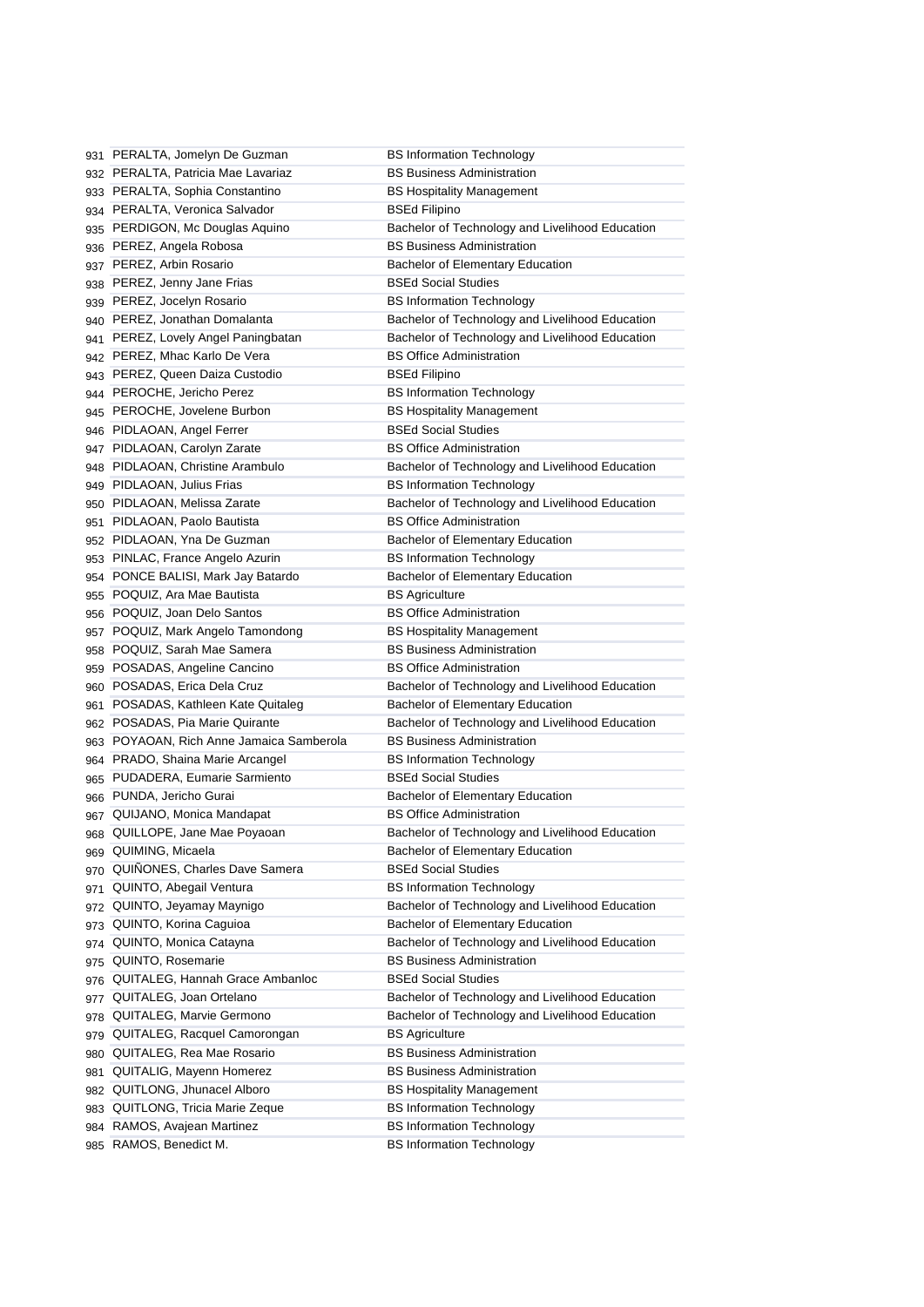| 986 RAMOS, Jessa Mae Castro             | <b>BS Business Administration</b>               |
|-----------------------------------------|-------------------------------------------------|
| 987 RAMOS, Joey Barongan                | <b>BS Business Administration</b>               |
| 988 RAMOS, John Dela PeÑa               | <b>BS Hospitality Management</b>                |
| 989 RAMOS, John Stephano Royupa         | <b>BS Business Administration</b>               |
| 990 RAMOS, Jude Mark                    | <b>BS Information Technology</b>                |
| 991 RAMOS, Kaye                         | <b>BS Information Technology</b>                |
| 992 RAMOS, Lyka Anne Viray              | <b>BS Information Technology</b>                |
| 993 RAMOS, Mary Grace Balang            | <b>BS Business Administration</b>               |
| 994 RAMOS, Princess Lansangan           | <b>BS Business Administration</b>               |
| 995 RAMOS, Rolando Jose De Guzman       | <b>Bachelor of Elementary Education</b>         |
| 996 RAMOS, Rose Ann Naron               | <b>BS Hospitality Management</b>                |
| 997 RAMOS, Sarah Jane Bataan            | Bachelor of Elementary Education                |
| 998 RECTO, Reden Rudolf Rovillos        | <b>BS Information Technology</b>                |
| 999 RECTO, Rodel Renard Rovillos        | <b>BS Information Technology</b>                |
| 1000 REMARIM, Regina Licuanan           | <b>BS Business Administration</b>               |
| 1001 RESQUIR, Rafaela Peralta           | <b>BS Hospitality Management</b>                |
| 1002 RESUELLO, Angeline Dayanan         | <b>BS Business Administration</b>               |
| 1003 RESUELLO, Jelly Balucio            | <b>BS Agriculture</b>                           |
| 1004 RESUELLO, Jolina Ferrer            | <b>BS Hospitality Management</b>                |
| 1005 RESUELLO, Leah Banez               | <b>BS Office Administration</b>                 |
| 1006 RESUELLO, Lesther Resuello         | <b>BS Office Administration</b>                 |
| 1007 RESUELLO, Monica Valdez            | <b>BS Agriculture</b>                           |
| 1008 RESUELLO, Phzyden Castro           | <b>BS Information Technology</b>                |
| 1009 RESUELLO, Ryan Junio               | <b>BS Business Administration</b>               |
| 1010 RESULTAN, Jeffrey Isla             | <b>BS Information Technology</b>                |
| 1011 RESULTAY, Jessa Mae De Vera        | <b>BS Business Administration</b>               |
| 1012 RESULTAY, Jhon Eroll               | <b>BS Hospitality Management</b>                |
| 1013 RESULYA, Ciara Mae Valdez          | <b>BS Hospitality Management</b>                |
| 1014 REYES, Jazzeth Cantanero           | <b>BS Business Administration</b>               |
| 1015 REYES, Jessica Acosta              | <b>BS Office Administration</b>                 |
| <sub>1016</sub> REYES, John Mark Bacawa | Bachelor of Elementary Education                |
| 1017 REYES, Judith Gregorio             | <b>BS Information Technology</b>                |
| 1018 REYES, Neil Mark Erto              | <b>BS Office Administration</b>                 |
| 1019 REYES, Raymond MuÑoz               | <b>BS Office Administration</b>                 |
| 1020 REYES, Rosemarie Valdez            | <b>BS Office Administration</b>                 |
| 1021 REYES, Shiba Faye Solomon          | <b>BS Office Administration</b>                 |
| 1022 REYES, Trisha Mae Fernandez        | Bachelor of Technology and Livelihood Education |
| 1023 RICO, Buddie Mar Cayabyab          | <b>BS Business Administration</b>               |
| 1024 ROCA, Cristine Del Rosario         | <b>BS Office Administration</b>                 |
| 1025 RODRIGUEZ, Cherry Ann Bautista     | <b>BSEd Social Studies</b>                      |
| 1026 ROMAN, Jovelyn Poquiz              | <b>BS Office Administration</b>                 |
| 1027 ROMANO, Dutchess Angeles           | <b>BS Information Technology</b>                |
| 1028 ROMERO, Bryan Santos               | <b>BS Office Administration</b>                 |
| 1029 ROQUE, Jasmine Yerro               | <b>BS Hospitality Management</b>                |
| 1030 ROQUE, Mary Kryss Macaraeg         | <b>BS Agriculture</b>                           |
| 1031 ROSARIO, Adamson Comandante        | <b>Bachelor of Elementary Education</b>         |
| 1032 ROSARIO, Alexander Joseph Serafin  | <b>BS Hospitality Management</b>                |
| 1033 ROSARIO, Cherry Rose Ramos         | <b>BS Information Technology</b>                |
| 1034 ROSARIO, Estefanie Mislang         | <b>BS Business Administration</b>               |
| 1035 ROSARIO, Franze Jude Castro        | <b>BS Business Administration</b>               |
| 1036 ROSARIO, Glodelyn De Guzman        | <b>BS Information Technology</b>                |
| 1037 ROSARIO, Jackielyn Tamondong       | <b>BS Information Technology</b>                |
| 1038 ROSARIO, Jessa Aquino              | Bachelor of Elementary Education                |
| 1039 ROSARIO, Jessa Mae Perez           | <b>BS Office Administration</b>                 |
| 1040 ROSARIO, Joan Berbano              | Bachelor of Elementary Education                |
|                                         |                                                 |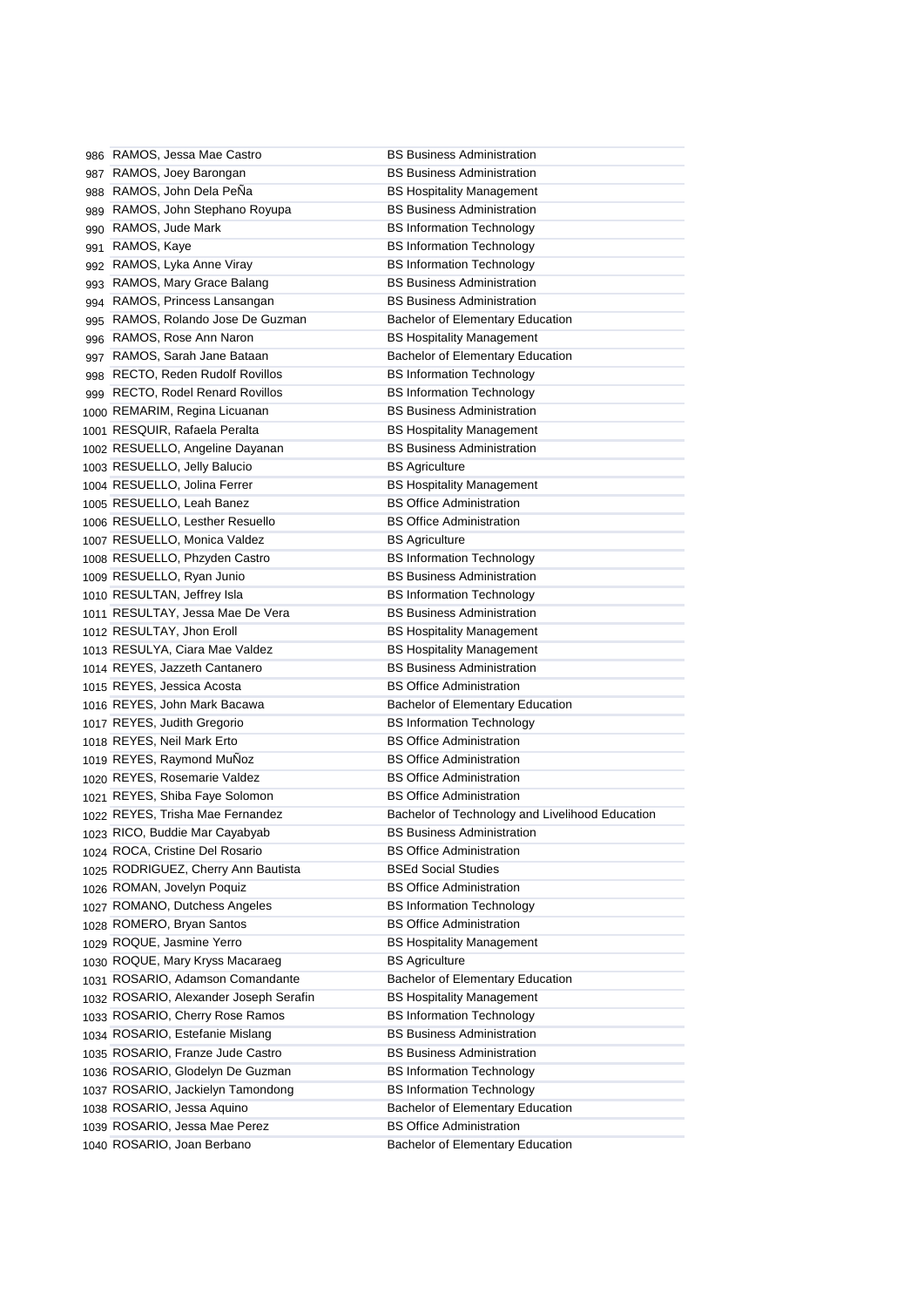| 1041 ROSARIO, Jonnabel Tamayo              | <b>BS Business Administration</b>               |
|--------------------------------------------|-------------------------------------------------|
| 1042 ROSARIO, Judilyn                      | <b>BS Information Technology</b>                |
| 1043 ROSARIO, Kimberly Rosario             | <b>BS Business Administration</b>               |
| 1044 ROSARIO, Maria Judy Cayabyab          | <b>BS Agriculture</b>                           |
| 1045 ROSARIO, Maria Theresa Sayson         | <b>BS Information Technology</b>                |
| 1046 ROSARIO, Maricar Fernandez            | Bachelor of Elementary Education                |
| 1047 ROSARIO, Marina Dayog                 | <b>BS Business Administration</b>               |
| 1048 ROSARIO, Micha Ella Mendoza           | <b>BS Business Administration</b>               |
| 1049 ROSARIO, Monica Quebral               | <b>BS Information Technology</b>                |
| 1050 ROSARIO, Myra Pidlaoan                | <b>BSEd Filipino</b>                            |
| 1051 ROSARIO, Regine Saygo                 | <b>BS Business Administration</b>               |
| 1052 ROSARIO, Reymalyn Rosario             | <b>BSEd Filipino</b>                            |
| 1053 ROSARIO, Rodelyn Marcelo              | <b>BS Information Technology</b>                |
| 1054 ROSARIO, Venusly Mislang              | <b>BSEd Social Studies</b>                      |
| 1055 ROSARIO, Via De Guzman                | <b>BS Information Technology</b>                |
| 1056 ROSARIO, Winnie Rose Roda             | <b>BS Business Administration</b>               |
| 1057 ROSETE, Joker Delos Santos            | <b>BS Business Administration</b>               |
| 1058 ROY, Czarina May Palma                | <b>BSEd Filipino</b>                            |
| 1059 ROY, Gabriel Briones                  | <b>BS Agriculture</b>                           |
| 1060 ROY, Meca Ella Alarcio                | <b>BS Office Administration</b>                 |
| 1061 RUALES, Rochelle Mamaril              | <b>BS Hospitality Management</b>                |
| 1062 RUFO, Elizabeth Bollos                | <b>BSEd Social Studies</b>                      |
| 1063 RUFO, Mikael Sobejana                 | <b>BS Hospitality Management</b>                |
| 1064 RUFO, Vea Vianca Gonzalo              | <b>BS Hospitality Management</b>                |
| 1065 RUFO, Windy Librojo                   | <b>BS Office Administration</b>                 |
| 1066 RULLODA, Ericka Ashly Rosario         | <b>BS Business Administration</b>               |
| 1067 SABADO, Risalyn Mae Vinluan           | <b>BS Business Administration</b>               |
|                                            |                                                 |
| 1068 SABANGAN, Maria Bea Christine Abrahan | <b>BS Office Administration</b>                 |
| 1069 SABANGAN, Monica Marcaida             | Bachelor of Technology and Livelihood Education |
| 1070 SABANGAN, Renalyn Caranto             | <b>Bachelor of Elementary Education</b>         |
| 1071 SADICON, Cherry Mae Frias             | <b>BS Business Administration</b>               |
| 1072 SADONGDONG, Janine Zapanta            | <b>BS Information Technology</b>                |
| 1073 SAGARIO, Jaimelyn Beltran             | <b>BS Business Administration</b>               |
| 1074 SAGUN, Erica Mae Soriano              | <b>BS Hospitality Management</b>                |
| 1075 SALANGAD, Christina Faye Balocating   | <b>BSEd Social Studies</b>                      |
| 1076 SALARZON, Mary Grace Zamora           | <b>BS Information Technology</b>                |
| 1077 SALAYOG, Crista Mae Dioquino          | <b>BSEd Filipino</b>                            |
| 1078 SALAZAR, Danica Doria                 | <b>BS Business Administration</b>               |
| 1079 SALES, Baron James Frias              | <b>BS Hospitality Management</b>                |
| 1080 SALES, John Paul Lara                 | <b>BS Information Technology</b>                |
| 1081 SALES, John Ryan Demegillo            | <b>BSEd Social Studies</b>                      |
| 1082 SALINAS, Roxanne Alarin               | <b>BS Business Administration</b>               |
| 1083 SALOMON, Rhenar Navarro               | <b>BSEd Social Studies</b>                      |
| 1084 SALVADOR, Jeffrey Frias               | <b>BS Business Administration</b>               |
| 1085 SALVADOR, Jhosua Tordecilla           | <b>BS Information Technology</b>                |
| 1086 SALVADOR, John Michael Prado          | <b>BS Information Technology</b>                |
| 1087 SALVADOR, Mark Wendel Bandong         | <b>BS Agriculture</b>                           |
| 1088 SAMONTE, Christine Vidad              | Bachelor of Elementary Education                |
| 1089 SAMSON, Christian Lynard Peralta      | <b>BS Information Technology</b>                |
| 1090 SAMSON, Eloisa Bato                   | <b>BS Business Administration</b>               |
| 1091 SAMSON, Evelyn Soriano                | Bachelor of Technology and Livelihood Education |
| 1092 SAMSON, John Mark Nerizon             | <b>BS Hospitality Management</b>                |
| 1093 SAMSON, Jomil Sibayan                 | <b>BS Information Technology</b>                |
| 1094 SAMSON, Lieza Althea Alcantara        | <b>BS Business Administration</b>               |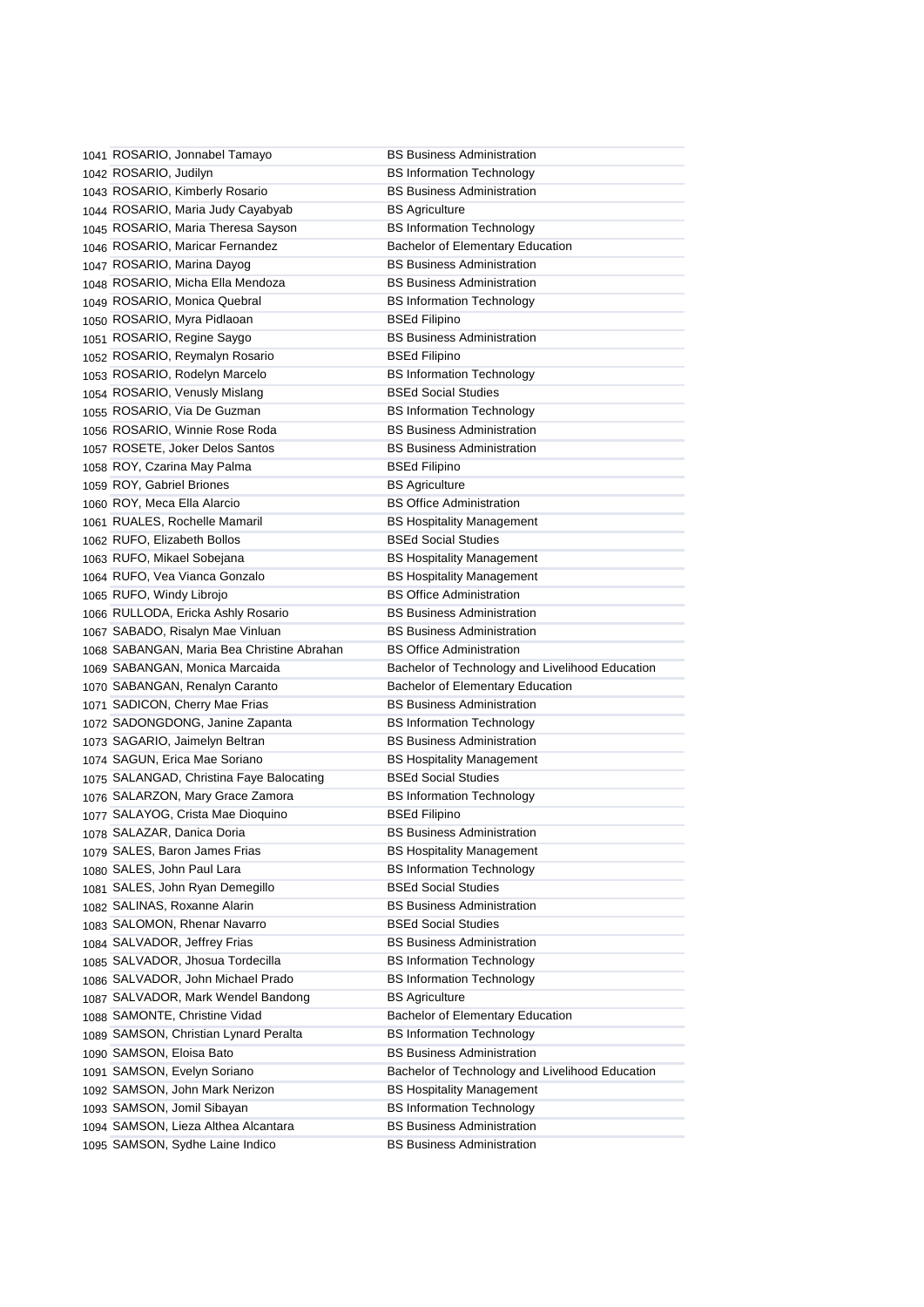| 1096 SANCHEZ, Benjie Mula Cruz       | <b>BS Hospitality Management</b>                |
|--------------------------------------|-------------------------------------------------|
|                                      |                                                 |
| 1097 SANCHEZ, Cee Jay A.             | <b>BS Hospitality Management</b>                |
| 1098 SANCHEZ, Jayson Ortega          | <b>BS Information Technology</b>                |
| 1099 SANCHEZ, Mary Rose Dela Cruz    | <b>BS Business Administration</b>               |
| 1100 SANCHEZ, Myla Valerio           | <b>BSEd Social Studies</b>                      |
| 1101 SANCHEZ, Sherry Ann Amawan      | <b>BS Business Administration</b>               |
| 1102 SANTIAGO, Madelyn Maas          | <b>BSEd Filipino</b>                            |
| 1103 SANTOS, Angelo Corpuz           | <b>BSEd Filipino</b>                            |
| 1104 SANTOS, Khinia Faye Vinluan     | <b>BS Business Administration</b>               |
| 1105 SANTOS, Khinia Faye Vinluan     | <b>BS Business Administration</b>               |
| 1106 SANTOS, Rea Vego                | <b>BS Information Technology</b>                |
| 1107 SAPIERA, Bryan Jay Rodriguez    | <b>BS Agriculture</b>                           |
| 1108 SARMIENTO, Jerby Tamondong      | <b>BSEd Social Studies</b>                      |
| 1109 SARMIENTO, Michael Villanueva   | <b>BS Agriculture</b>                           |
| 1110 SARMIENTO, Saireen Fe Angeles   | <b>BS Information Technology</b>                |
| 1111 SARMIENTO, Vlaudemer Soriano    | <b>BS Information Technology</b>                |
| 1112 SARSABA, Jonas Arenas           | <b>BS Information Technology</b>                |
| 1113 SATURINAS, Christine Ramos      | Bachelor of Technology and Livelihood Education |
| 1114 SAUL, Renzi Keith Rico          | Bachelor of Technology and Livelihood Education |
| 1115 SAYSON, Mary Anne               | Bachelor of Technology and Livelihood Education |
| 1116 SEGUIN, Francisca Mae Seguin    | <b>BSEd Social Studies</b>                      |
| 1117 SEMBRANO, Bernadette Magayaga   | Bachelor of Technology and Livelihood Education |
| 1118 SEMITARA, Jessiere Bugayong     | <b>BS Office Administration</b>                 |
| 1119 SENDIN, Aroma Crissa Ferrer     | <b>BS Business Administration</b>               |
| 1120 SENDIN, Janine Estrada          | Bachelor of Technology and Livelihood Education |
| 1121 SERMONA, Kylene Soriano         | <b>BS Business Administration</b>               |
| 1122 SIBAYAN, Billy Joe Tapiador     | <b>BSEd Filipino</b>                            |
| 1123 SIBAYAN, Darryl Salomon         | <b>BS Office Administration</b>                 |
| 1124 SIBAYAN, Vicky Bautista         | <b>BS Hospitality Management</b>                |
| 1125 SIMEON, Jamaica Mae Bartolome   | Bachelor of Technology and Livelihood Education |
| 1126 SIMEON, Mary Grace Garin        | <b>BS Agriculture</b>                           |
| 1127 SION, Joane Ramirez             | <b>BS Business Administration</b>               |
| 1128 SISON, Alliah Inogacio          | <b>BSEd Filipino</b>                            |
| 1129 SOLIS, Alyssa Ann Calaunan      | <b>BSEd Filipino</b>                            |
| 1130 SOLIS, Apple Joy Bacani         | <b>BSEd Filipino</b>                            |
| 1131 SOLIS, Jolina Calimlim          | <b>Bachelor of Elementary Education</b>         |
| 1132 SOLIS, Leenald Rollog           | <b>BS Agriculture</b>                           |
| 1133 SOLIS, Trixie May Calaunan      | <b>BSEd Filipino</b>                            |
| 1134 SOLOMON, Arnold Fernandez       | Bachelor of Technology and Livelihood Education |
| 1135 SOLOMON, Danica Custodio        | Bachelor of Elementary Education                |
| 1136 SOLOMON, Jerome Sudiacal        | Bachelor of Elementary Education                |
| 1137 SOLOMON, Marvin Parangat        | <b>BSEd Social Studies</b>                      |
|                                      | <b>BS Business Administration</b>               |
| 1138 SOLVER, Mary Joy Garing         |                                                 |
| 1139 SORIA, Ken Harold Caranto       | <b>BS Information Technology</b>                |
| 1140 SORIANO, Alyssa Ashly Sarmiento | <b>BS Information Technology</b>                |
| 1141 SORIANO, Arselene Mae Rosario   | <b>BS Office Administration</b>                 |
| 1142 SORIANO, Diane Vinoya           | Bachelor of Elementary Education                |
| 1143 SORIANO, Jay-ar Aquino          | <b>BS Hospitality Management</b>                |
| 1144 SORIANO, John Jovit F.          | <b>BS Information Technology</b>                |
| 1145 SORIANO, John Lloyd Feliciano   | <b>BS Information Technology</b>                |
| 1146 SORIANO, Jolina Munoz           | Bachelor of Technology and Livelihood Education |
| 1147 SORIANO, Karen Noriega          | Bachelor of Technology and Livelihood Education |
| 1148 SORIANO, Lara Vesyl Cachapero   | <b>BSEd Social Studies</b>                      |
| 1149 SORIANO, Lenard David           | <b>BS Information Technology</b>                |
| 1150 SORIANO, Maria Luisa N.         | <b>BS Hospitality Management</b>                |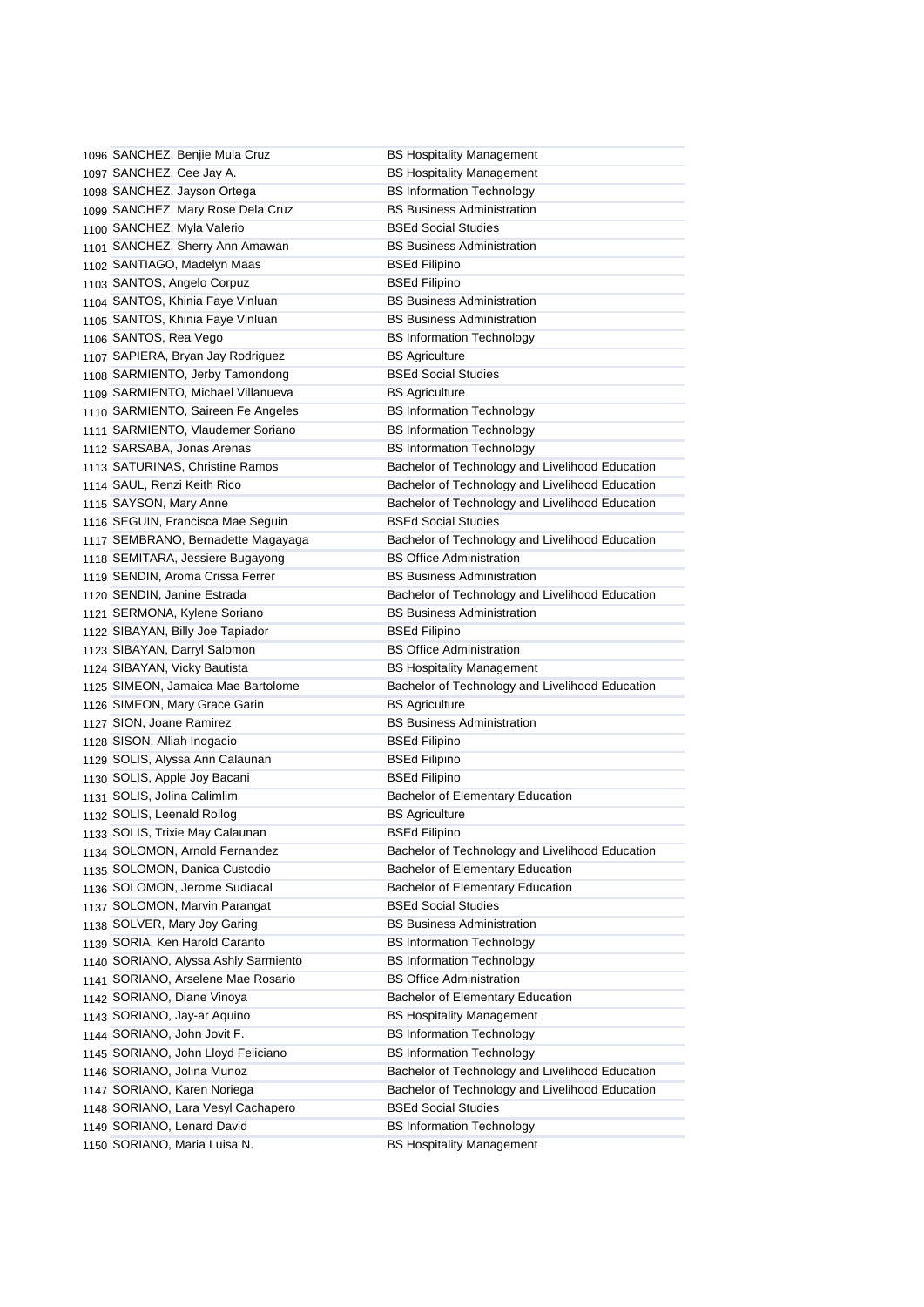| 1151 SORIANO, Mary Grace Delos Santos | <b>BSEd Filipino</b>                            |
|---------------------------------------|-------------------------------------------------|
| 1152 SORIANO, Michelle Carla Cabuay   | <b>BS Information Technology</b>                |
| 1153 SORIANO, Rhea-may Cagabhion      | Bachelor of Technology and Livelihood Education |
| 1154 SORIANO, Riezel Ann Terrado      | <b>BS Information Technology</b>                |
| 1155 SORIANO, Vanessa Natolia         | <b>BS Office Administration</b>                 |
| 1156 SOTTO, Myra Joy Corpuz           | <b>BS Information Technology</b>                |
| 1157 SUBA, Fatima Cabatbat            | Bachelor of Elementary Education                |
| 1158 SUDIO, Crystal Shane Tandoc      | <b>BS Information Technology</b>                |
| 1159 SUMAWANG, Rogielyn Dela Cruz     | Bachelor of Elementary Education                |
| 1160 SUMOGAT, Riccie Ayroso           | <b>BSEd Social Studies</b>                      |
| 1161 SUMPAY, Dessavel Fronda          | <b>BS Hospitality Management</b>                |
| 1162 T. CRUZ, Kristine De Guzman      | <b>BS Office Administration</b>                 |
| 1163 TABILOG, Sabrina Villanueva      | <b>BS Agriculture</b>                           |
| 1164 TAMAYO, Babyjane Pangomlayen     | Bachelor of Elementary Education                |
| 1165 TAMAYO, Crystal Joy De Vera      | <b>BS Hospitality Management</b>                |
| 1166 TAMAYO, Gringo Dimabayao         | <b>BS Information Technology</b>                |
| 1167 TAMAYO, Jomart Tamondong         | <b>BS Information Technology</b>                |
| 1168 TAMAYO, Kea Lalen Delos Reyes    | <b>BS Hospitality Management</b>                |
| 1169 TAMAYO, Liezel Ann Tapiador      | <b>BS Information Technology</b>                |
| 1170 TAMAYO, Sharliene Junio          | Bachelor of Elementary Education                |
| 1171 TAMONDONG, Alyssa Mae Almazan    | <b>BS Business Administration</b>               |
| 1172 TAMONDONG, Cecilia Delos Santos  | <b>BS Information Technology</b>                |
| 1173 TAMONDONG, Crisha Quizon         | <b>BS Office Administration</b>                 |
| 1174 TAMONDONG, Czarina Pastor        | <b>BS Business Administration</b>               |
| 1175 TAMONDONG, Gretchen De Mesa      | <b>BSEd Social Studies</b>                      |
| 1176 TAMONDONG, Jerica Baniqued       | Bachelor of Technology and Livelihood Education |
| 1177 TAMONDONG, Jumel Cacho           | <b>BS Hospitality Management</b>                |
| 1178 TAMONDONG, Lexter VillapaNa      | <b>BS Information Technology</b>                |
| 1179 TAMONDONG, Maricar Lavarias      | <b>BSEd Filipino</b>                            |
| 1180 TAMONDONG, Michael Dante Molina  | <b>BS Information Technology</b>                |
| 1181 TAMONDONG, Vanessa Mae Sarmiento | <b>BS Office Administration</b>                 |
| 1182 TANDINGAN, Jenny Mayo            | Bachelor of Elementary Education                |
| 1183 TANIQUE CRUZ, Erika Resuello     | <b>BS Agriculture</b>                           |
| 1184 TAPIADOR, Angelica Matabang      | Bachelor of Technology and Livelihood Education |
| 1185 TAPIADOR, Camille Grace Layno    | <b>BSEd Filipino</b>                            |
| 1186 TAPIADOR, Judyrose Fermin        | <b>BS Agriculture</b>                           |
| 1187 TAPIADOR, Trisha Mae Dela Cruz   | <b>BSEd Filipino</b>                            |
| 1188 TENORIO, Wistin Rose Aquino      | <b>BS Hospitality Management</b>                |
| 1189 TERRADO, Christine Zabala        | <b>BS Business Administration</b>               |
| 1190 TERRADO, Jenelyn Balcarse        | <b>Bachelor of Elementary Education</b>         |
| 1191 TERRADO, Mae Jay Poyaoan         | <b>BS Office Administration</b>                 |
| 1192 TERRADO, Rinalyn Bautista        | <b>BS Business Administration</b>               |
| 1193 THAPA, Abenash Sindayen          | <b>BS Agriculture</b>                           |
| 1194 TIBIGAR, Rean Macalanda          | <b>BS Hospitality Management</b>                |
| 1195 TICMAN, Angela Malapit           | <b>Bachelor of Elementary Education</b>         |
| 1196 TICMAN, Mellgene Montoya         | <b>Bachelor of Elementary Education</b>         |
| 1197 TINGCO, Hannah Bless Castro      | Bachelor of Technology and Livelihood Education |
| 1198 TIRAMBOLO, Nathalie Sabangan     | <b>Bachelor of Elementary Education</b>         |
| 1199 TODIO, Mary Ann Caranto          | <b>BS Information Technology</b>                |
| 1200 TOLEDO, Via Arenas               | <b>BS Agriculture</b>                           |
| 1201 TOMINEZ, Ma. Charissa Flores     | Bachelor of Technology and Livelihood Education |
| 1202 TORIO, Loise Ann Ilaguison       | <b>BS Information Technology</b>                |
| 1203 TORIO, Mary Jane Valdez          | <b>BS Business Administration</b>               |
| 1204 TORIO, Sheena Cayabyab           | Bachelor of Elementary Education                |
| 1205 TORIO, Sherla Ordinario          | Bachelor of Technology and Livelihood Education |
|                                       |                                                 |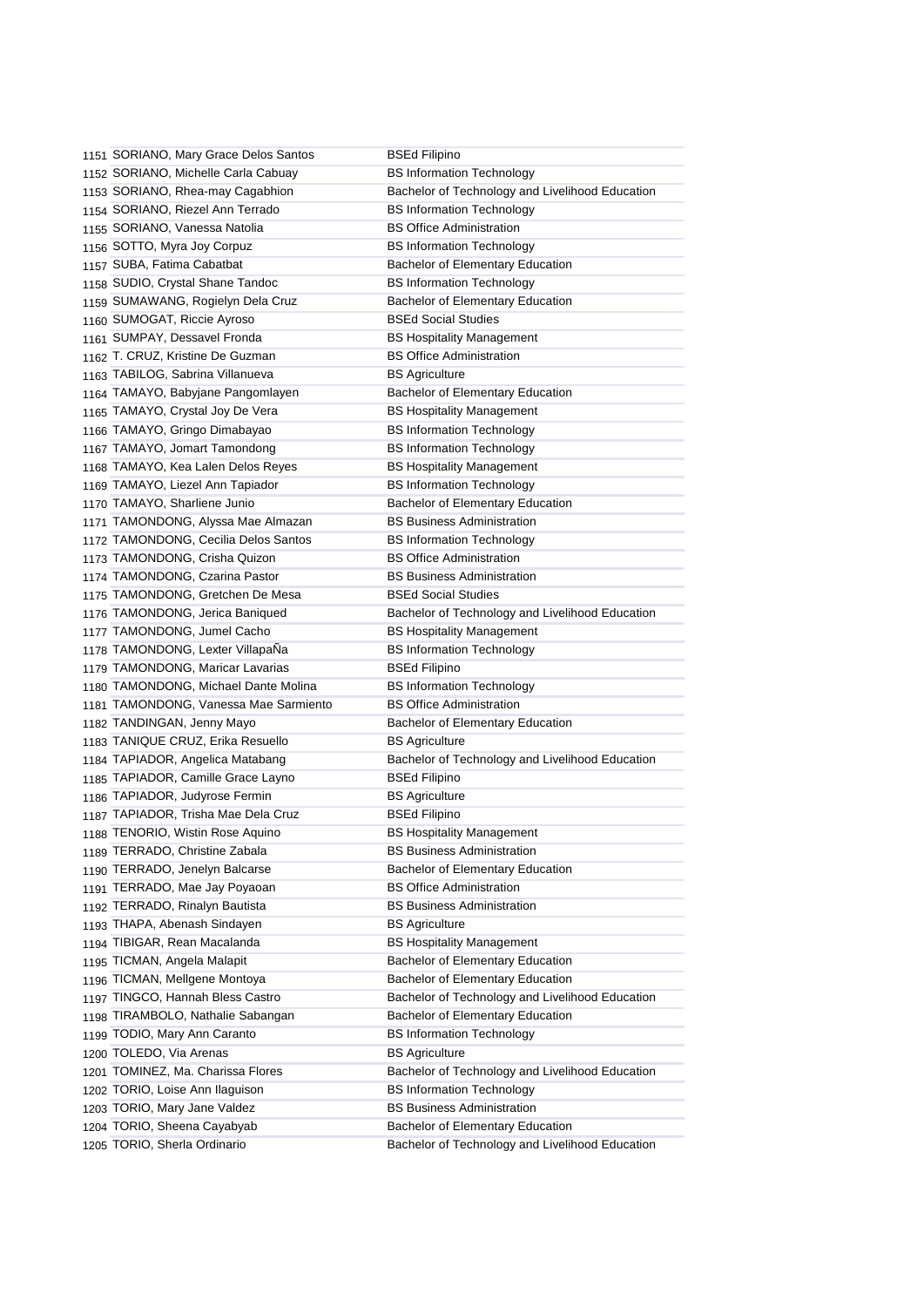1206 TOYUGAN, Mary Joy Valdez BS Business Administration 1207 TUAZON, Ginaliza Castro BS Office Administration 1208 TUCAY, Mark Christian Mendoza Bachelor of Technology and Livelihood Education 1209 TULAGAN, Michael De Leon BS Information Technology 1210 TULAGAN, Rio Mikee Gabuyan BSEd Filipino 1211 TULAGAN, Rose Ann Fernandez **BS Business Administration** 1212 TUMANAN, Jonalyn Abarque BS Business Administration 1213 TUMANGUIL, April Joy Espinoza BS Agriculture 1214 UBANDO, Apple Junio BS Information Technology 1215 UMAGTAM, Michelle Coritchi BSEd Filipino 1216 UMAGTAM, Myka Janeza Castillo BSEd Filipino 1217 UMAGTANG, Jenny Laforteza BS Information Technology 1218 UMAGTANG, Joan Laforteza BS Office Administration 1219 UNCIANO, Jamaica Cancino BS Business Administration 1220 UNTALAN, Voltaire John Austria **BSED BSED Filipino** 1221 URAYAN, Shiela Marie Untalan BS Office Administration 1222 URSUA, Almira Joy Sarmiento Bachelor of Elementary Education 1223 URSUA, Joshua Doria **BS Information Technology** 1224 URSUA, Kristine Arambulo BS Office Administration 1225 URSUA, Lynde Bitoon BS Information Technology 1226 URSUA, Maureen Joyce De Guzman BS Business Administration 1227 URSUA, Monica Ann Junio BS Information Technology 1228 URSUA, Veronica Sabroso BS Information Technology 1229 USON, Leslie Mae Gutierrez **BS Hospitality Management** 1230 USON, Lovely Magalong **BS Hospitality Management** 1231 USON, Ralph Emerson Arenas BS Hospitality Management 1232 UY, Wally Tamondong **BS Hospitality Management** 1233 VALDEZ, Angelie Latorre **Bachelor of Technology and Livelihood Education** 1234 VALDEZ, Catherine Roque BS Information Technology 1235 VALDEZ, Harley Davidson Joves BS Hospitality Management 1236 VALENCIA, Tivoly De Vera BS Hospitality Management 1237 VALENZUELA, Rogenet Adriano Bachelor of Technology and Livelihood Education 1238 VALERIO, Jenie Rose Tandoc Bachelor of Technology and Livelihood Education 1239 VALERIO, Jeselle Caranto BS Business Administration 1240 VALERIO, Joana Lavarias Bachelor of Technology and Livelihood Education 1241 VALERIO, Ralhp Renz E BS Information Technology 1242 VALLO, Antonnette Solomon Bachelor of Elementary Education 1243 Vallo, Christian Mamanta BS Information Technology 1244 VALLO, Jasper Sanchez BS Information Technology 1245 VELASCO, Donalyn Soriano BS Office Administration 1246 VELASCO, Julie Anne Cabrera Bachelor of Technology and Livelihood Education 1247 VELASQUEZ, Jastine Ignacio BS Information Technology 1248 VELASQUEZ, Jenny Ayad Bachelor of Elementary Education 1249 VENTINILLA, Lorie Joy Reyes BS Agriculture 1250 VENTURA, Camille Joy De Guzman BS Office Administration 1251 VERDEY, Aila Mae Pagsolingan Bachelor of Technology and Livelihood Education 1252 VERSOZA, Manolito Tamayo BS Agriculture 1253 VERZOSA, Arvie Victoria BS Business Administration 1254 VICENCIO, Rhodalyn De Vera BSEd Social Studies 1255 VICTORIO, Hanna Grace Sumaya BSEd Social Studies 1256 VILA, Jericho Bugayong BSEd Social Studies 1257 VILAZ, Miguel Aquino BS Information Technology 1258 VILLAMOR, Rhea Mamaril BS Business Administration 1259 VILLANUEVA, Bernadette Rivera BS Hospitality Management